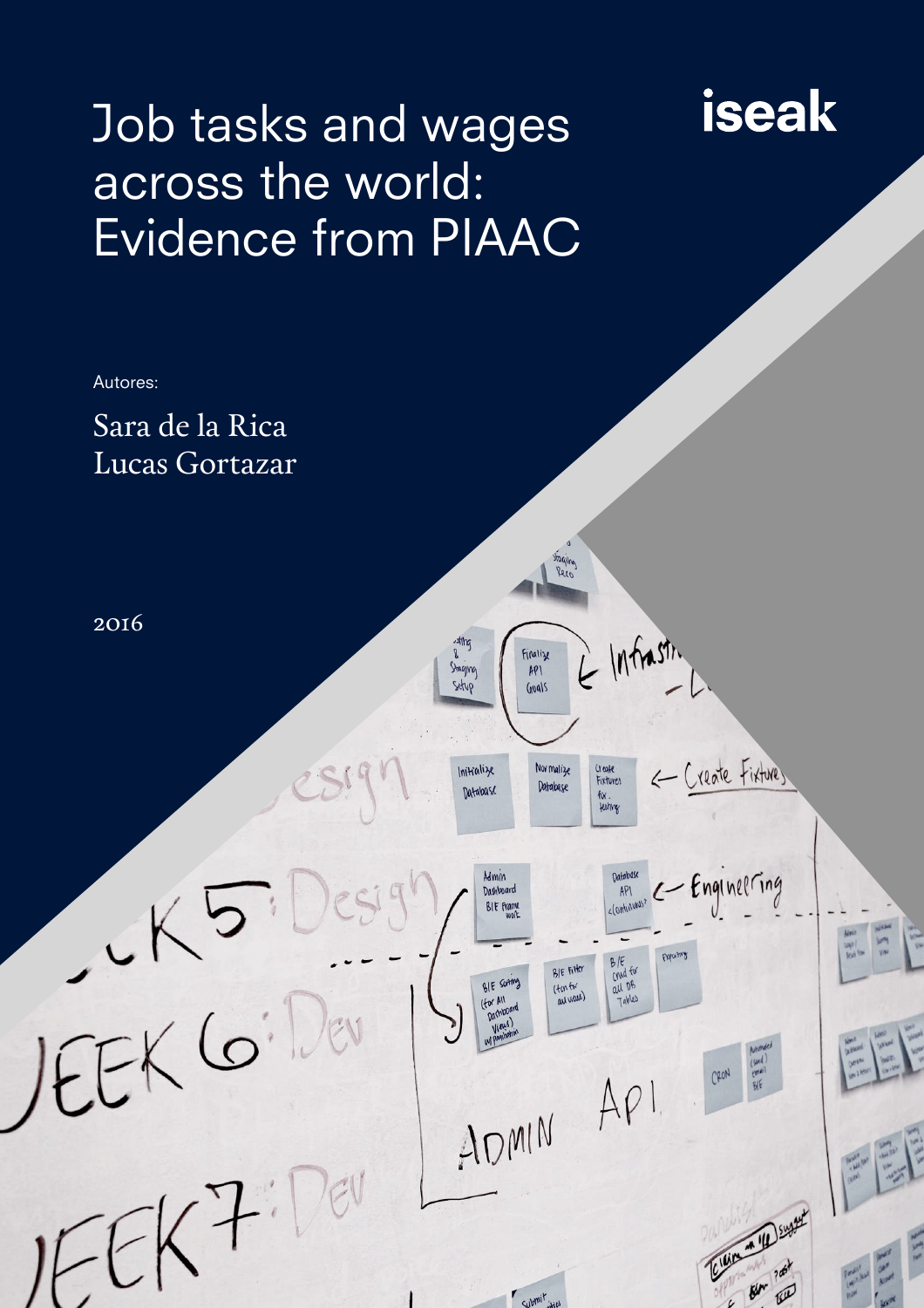# **Job Tasks and Wages across the world: Evidence from PIAAC1**

Sara De La Rica University of the Basque Country & FEDEA

Lucas Gortazar University of the Basque Country & The World Bank Group

#### **Abstract**

This paper addresses for the first time differences on job tasks across a harmonized sample of 20 countries across the world by using very precise information on job contents at the worker level. In addition, the relationship between job contents and individual and job characteristics as well as with computer use at work, both across and within occupations, is assessed. Then, we estimate the empirical relationship between job tasks and wages, assuming that workers self-select into occupations based on comparative advantage. Our results indicate, first, that New Zealand and Great Britain display the largest values in non-routine cognitive and personal tasks, whereas routine contents are found to be highest in Lithuania and Turkey. Second, computer use at work is a key factor in explaining differences in job contents, both between and within occupations. Finally, job tasks exert substantial predictive power for wage differences across and within occupations. Our individual-based job tasks measures are validated by comparing them with those previously used with O\*NET database.

**JEL codes:** J24, J31, O33. **Keywords:** Job Tasks, task approach, Computer use at work, job tasks returns, PIAAC.

 $\overline{a}$ 

<sup>1</sup> We appreciate comments from participants in the Second PIAAC International Conference in Haarlem (Netherlands) and in the IV International Task Conference, held in Mannheim. We thank GESIS – Leibniz Institute for Social Sciences and Statistik Austria for providing worker-level wage data in Germany and Austria respectively. *E-mail*: sara.delarica@ehu.es and lgortazar@worldbank.org; Corresponding author: Sara de la Rica; Avda Lehendakari Aguirre, 83 - 48015 Bilbao (Spain)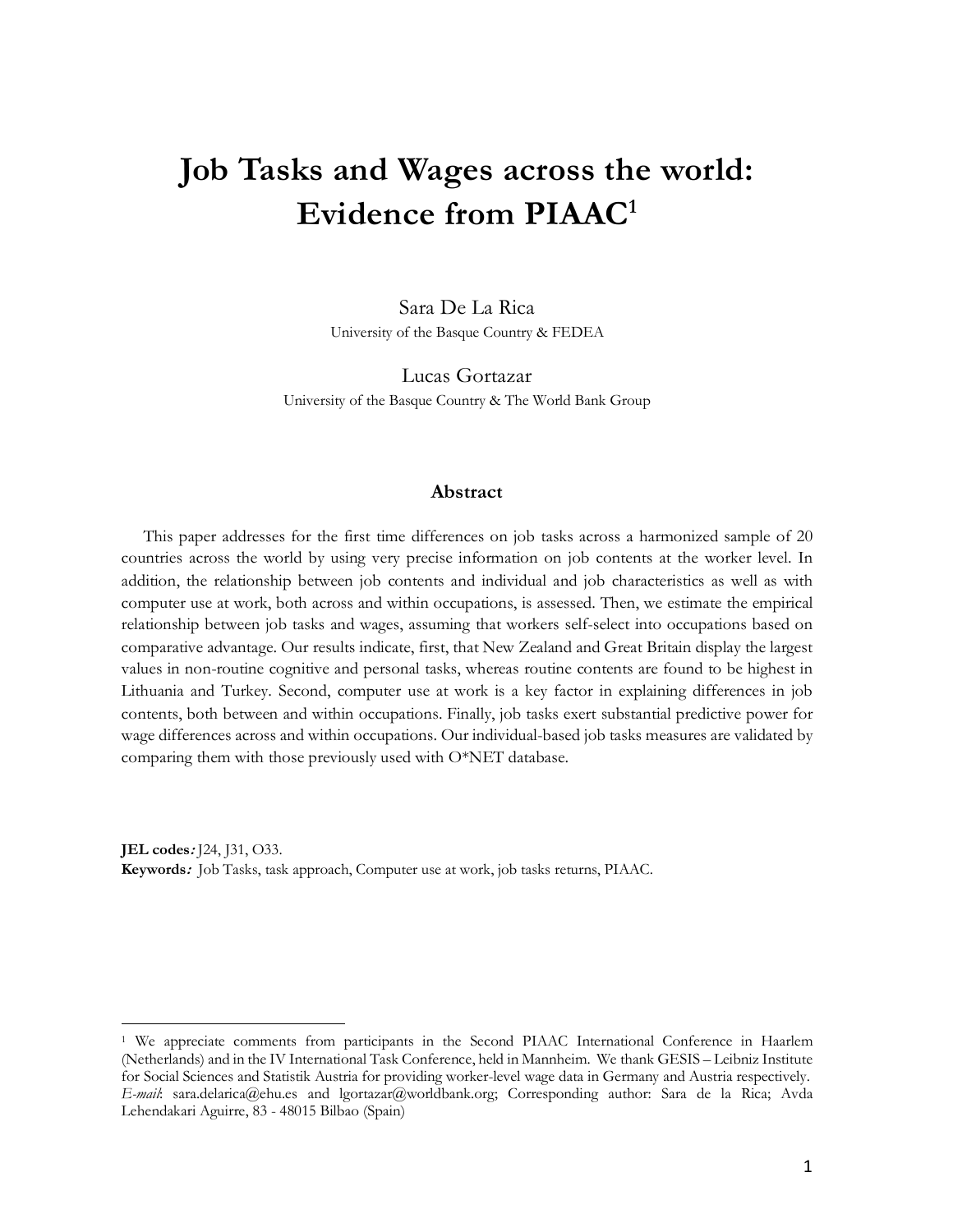# **I. Introduction**

The phenomenon of technological change is leading to an automation of a range of low and medium-skill occupations, in particular those whose contents follow precise and well-understood procedures or routines. Workplace computerization leads to an automation of these routines and hence to a gradual change of contents/tasks demanded at the workplace. Such computerization is driven by a decline in the relative price of computer capital (identified with technological progress), which increases computer and technology adoption at firms and the workplace, hence altering the allocation of labor across different task inputs. Specifically, computer capital and labor are relative complements in carrying out non-routine/non-codifiable tasks, while computer capital and labor are substitutes in carrying out routine/codifiable tasks. Indeed, Autor, Levy and Murnane (2003) document a change in the occupational distribution of employment – employment polarization –, and assesses that computerization is indeed a key driver to understand such changes.

Understanding employers´ behavior with respect to their labor demands in the face of computerization requires a theoretical framework which specifically links skill requirements with technological change. The traditional Mincerian human capital model was very successful in explaining the relationship between wages and investment in human capital but given its supply based nature, was not helpful in understanding skill demand requirements. Autor, Levy and Murnane (ALM) (2003) and, more recently, Acemoglu and Autor (2011) developed a new theoretical task framework rooted in a fundamental difference between skills and tasks. In this framework, the basic units of production are job content/tasks, which are supplied by production factors (labor and capital) which combined can produce units of output. Assignment of factors to tasks are determined in equilibrium by comparative advantage, and hence each task is done by the least-cost factor.

This task framework, however, still faces important challenges, and measurement is undoubtedly one of the most important ones. The first empirical studies used detailed occupation data to approximate job tasks. However, tasks may share similarities across very different occupations and hence the occupation data approach does not allow to identify such similarities in an objective way. A subsequent set of empirical studies used two datasets from surveys which offered job descriptors (contents) to each occupation – the Dictionary of Occupational Titles (DOT) and its successor, the Occupational Information Network (O\*NET) –. Autor and Dorn (2011), Acemoglou and Autor (2011), Goos, Manning and Salomons (2014), among others, have recently used these datasets for the measurement of task contents. However, although this approach assigns job descriptors to occupations objectively (and hence can be validated by the agencies which supply them) this has two major drawbacks. The first one is that these job descriptors – DOT and O\*NET – are derived from US surveys. Whereas for some OECD countries the occupational based job descriptors may be similar to the US ones, for other countries such approximation may induce to large errors in job contents. The second limitation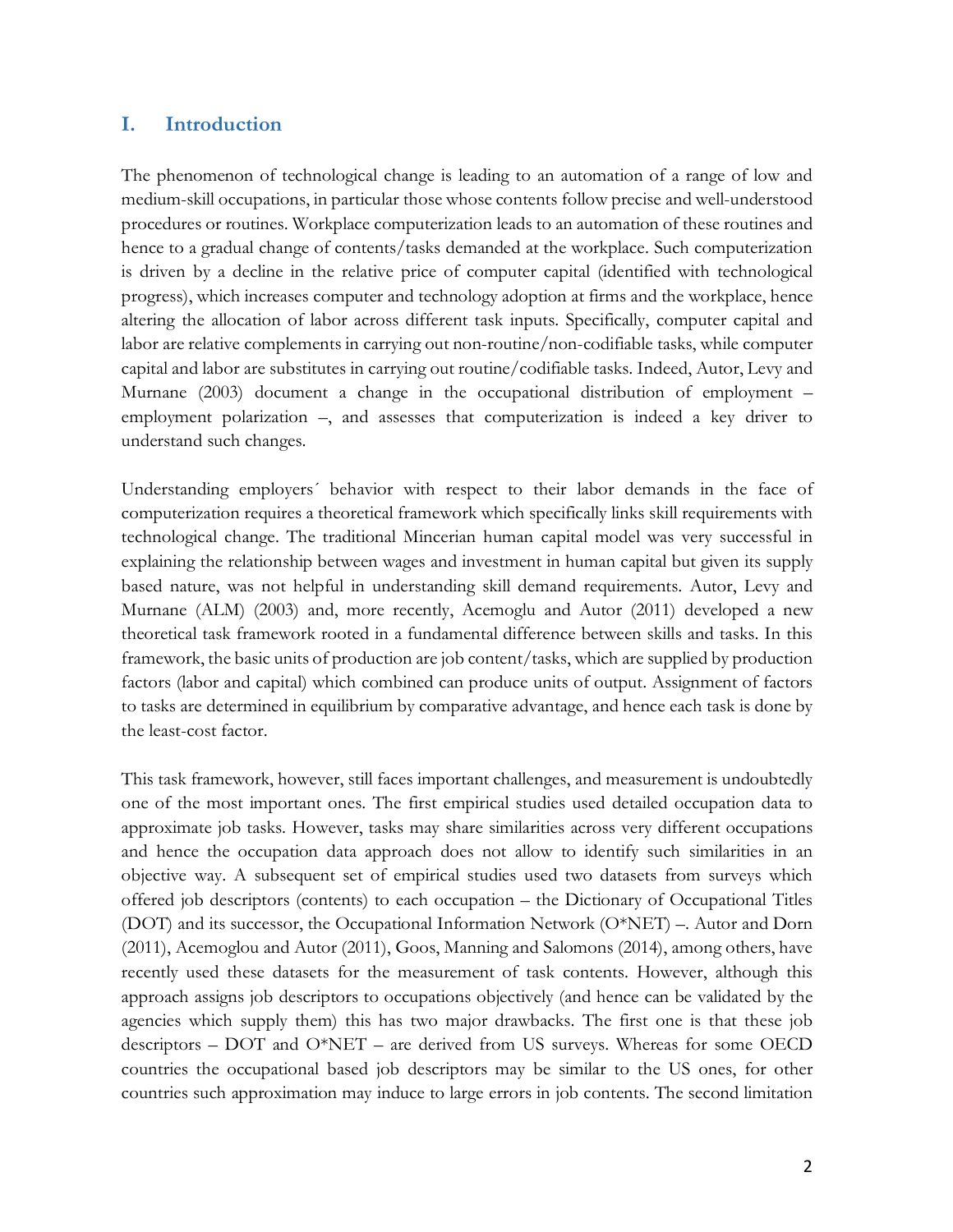is that this approach overlooks job tasks heterogeneity within occupations. In fact, empirical research has found important heterogeneity in job content at the worker level within detailed occupations (see Spitz-Oener, 2006 and Autor and Handel (AH), 2013). In particular, Spitz-Oener argues for the case of Germany that job content changes take place mostly within, rather than between occupations<sup>2</sup>. Hence, measuring job tasks at the workplace remains critical for an accurate understanding of tasks, relate them to occupations, human capital and other demographics, as well as for identifying its link with wages in the verge of a technological transformation.

The empirical studies that measure tasks at the worker level are, to date, single-country analysis (Spitz-Oener, 2006 and AH, 2013). Our paper extends the empirical assessment of task measurement at a worker level to a broad sample of countries. Specifically, we compute differences in the tasks content of jobs across a harmonized and hence comparable sample of countries that includes European, Asian and American countries. There is evidence that the process of de-routinization has not followed identical paths across countries. Hardy et al (2016) document an increase rather than a decrease in routine cognitive employment in the transition economies of Eastern and Central Europe and Gimpelson and Kapeliushnikov (2016) and Aedo et al (2013) found similar results for Russia and Southern European countries, respectively. Hence, there is a need for an assessment of job tasks around the world from a comparable sample of countries at the worker level.

In order to do so, we use the Programme for the International Assessment of Adult Competencies (PIAAC), a survey which provides harmonized information across countries. We use very precise information on job contents at the worker level, which allows for looking at job task heterogeneity within occupations and hence understand the nuanced interplay between job demand, tasks, occupational sorting and earnings. At the same time, given the availability of worker level information of the intensity of computer use at work, we assess the empirical relationship between computerization at work and the task content of workers. This is indeed the first of the three contributions of our paper to the literature, i.e., to depict comparable crosscountry differentials in the ALM task framework for 20 OECD and non-OECD countries.

The second contribution of this paper is to learn about the relationship between job contents and other demographics and job characteristics, in particular, the role played by worker sorting into occupations in determining job tasks, as well as the association between computerization at work and the type of tasks that workers perform. Such analysis is conducted by conditioning on very detailed and unique measures of worker cognitive skills, which help to disentangle such relationship from potential confounding worker effects. Finally, our third contribution is to

 $\overline{a}$ 

<sup>2</sup> Spitz documents the case of Germany in the period 1979-1999 and divides job contents in five categories: nonroutine analytic, non-routine interactive routine cognitive, routine manual, and non-routine manual. Results from a shift-share analysis show that task changes within occupations account for 85%, 87%, 99%, 86% and 98% respectively of the total change in tasks in 1979-1999.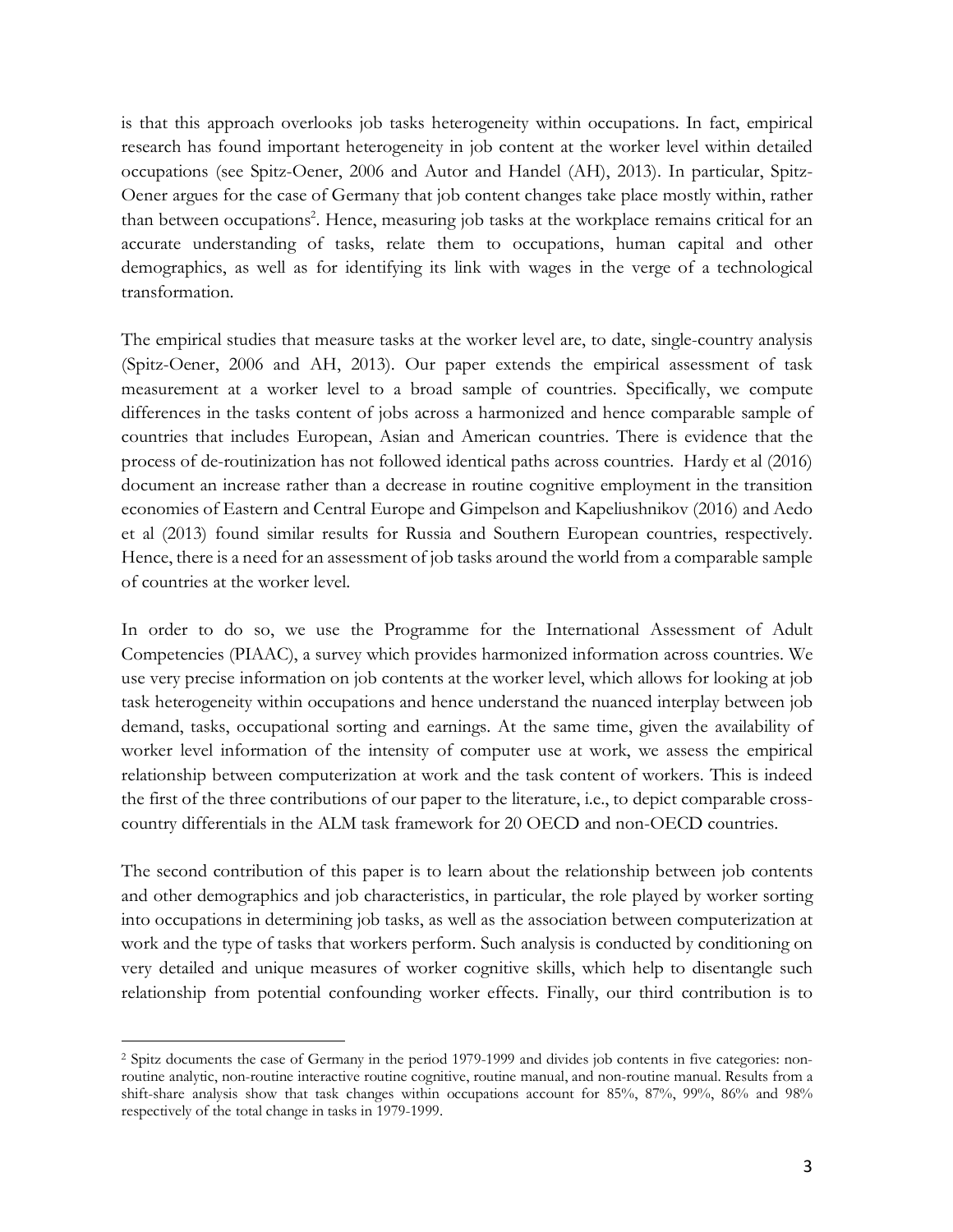assess the predictive power of job tasks on worker wages: we do so under the task approach, which assumes that workers self-select into jobs according to their comparative advantage.

Our findings show that New Zealand and Great Britain display the largest values in non-routine cognitive and personal tasks. On the other side, routine (cognitive and manual) are found to be highest in Lithuania and Turkey. Second, computer use at work is revealed as a key factor in explaining differences in job contents, both between and within occupations. Third, job tasks exert a high predictive power to explain wage differences, even within occupations. Additionally, results are consistent with the assumption held by the task approach that workers self-select into occupations based on their comparative advantage. Finally, our individual-based task measures are validated by comparing them with those which would be obtained when assigning job descriptors from O\*NET dataset (which have been previously used in the literature), bringing even nuances that can add more value in future research.

The rest of the paper is organized as follows. Section 2 discusses the data sources and a discussion on data sources and the construction of task/job contents. Section 3 and 4 present empirical estimates of task determinants and the relation between tasks and wages. Section 5 concludes.

# **II. Data sources, Job Task Measures, and Descriptives across countries**

#### *Data*

 $\overline{a}$ 

Our empirical approach uses data from the Programme for the International Assessment of Adult Competencies (PIAAC), carried out by the Organization for Economic Co-operation and Development (OECD) through two waves –first, in 2011-2012 and second, in 2014-2015 -in 31 participating countries: Austria, Belgium, Canada, Chile, Cyprus, Czech Republic, Germany, Denmark, Spain, Estonia, Finland, France, Great Britain, Greece, Ireland, Israel, Italy, Japan, South Korea, Lithuania, Netherlands, Norway, New Zealand, Poland, Russian Federation, Singapore, Slovak Republic, Slovenia, Sweden, Turkey and the United States<sup>3</sup>. The data sample contains 201,033 observations, which represent a total population of 815 million adults aged 16 to 65. The survey includes a personal interview comprising a questionnaire followed by a skills assessment of literacy, numeracy and problem-solving skills in technology environments.

The questionnaire contains information about personal background, education and training, current work status, work history, and skills used at current job (or last job) and everyday life<sup>4</sup>. As said previously, the variables of job contents (tasks) used at work are particularly appropriate for the analysis within occupations. In addition, the PIAAC skills assessment provides an

<sup>3</sup> Data collection for the Survey of Adult Skills took place from August 1st 2011 to March 31st 2012 in most participating countries. In Canada, data collection took place from November 2011 to June 2012; and France collected data from September to November 2012.

<sup>4</sup> PIAAC defines the skills used a work as the types of activities performed at the workplace. For consistency with past research, we call them job tasks or job contents.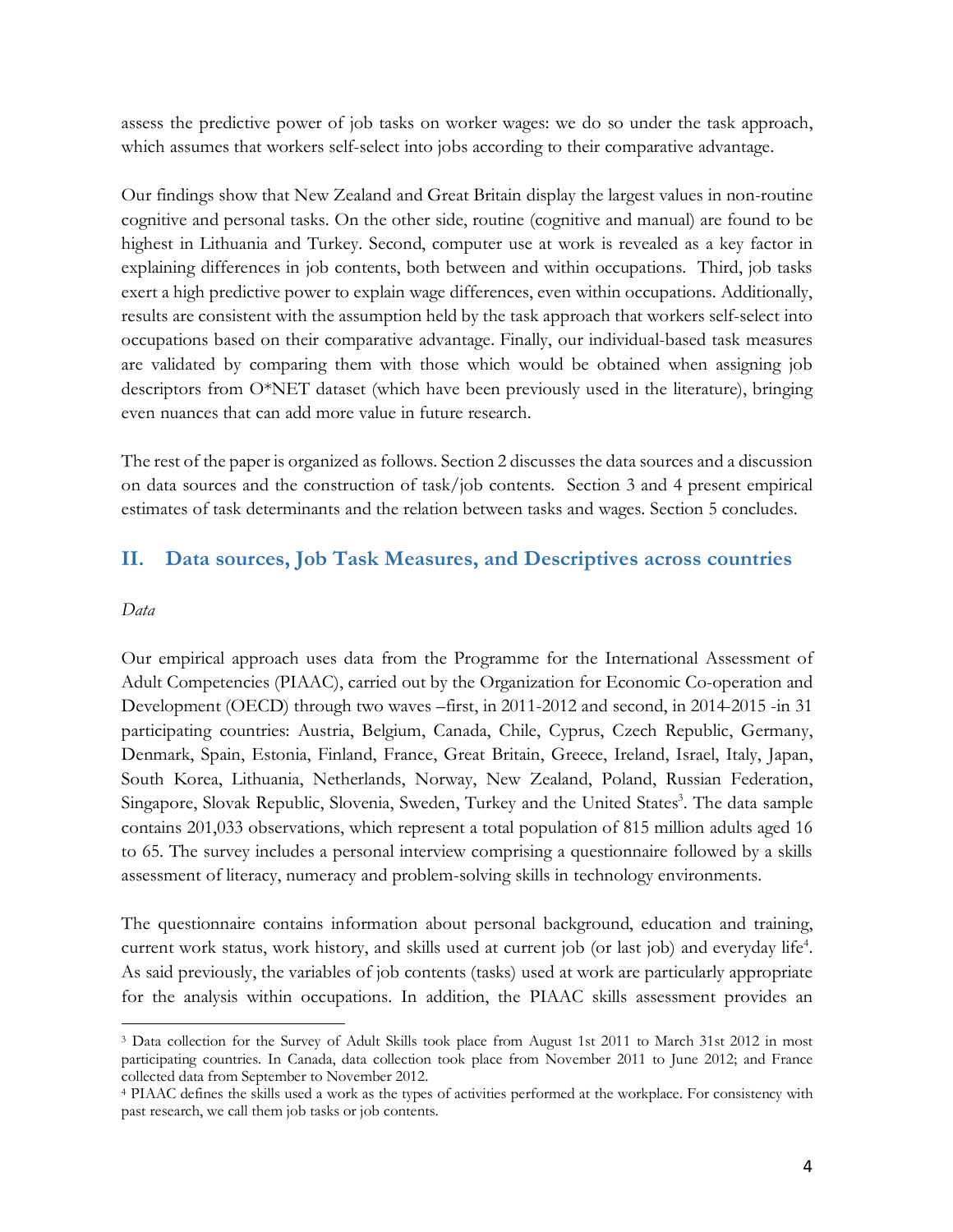accurate measurement of cognitive skills, an excellent proxy to control for unobserved heterogeneity. Beyond the assessment of specific reading, mathematical or technology contents, the skill assessment framework of PIAAC emphasizes the ability of workers to apply background knowledge, a unique feature used by OECD in their cognitive skill assessments.

This paper aims at understanding the task content of jobs in a framework where occupational sorting drives worker choices. Unfortunately, not all countries in the sample provide detailed occupation-level information at more than one digit. Therefore, we lose 11 countries from the sample, and remain with 20 countries for the analysis: Belgium, Chile, Cyprus, Czech Republic, Denmark, Spain, France, Great Britain, Greece, Italy, Japan, South Korea, Lithuania, Netherlands, Poland, New Zealand, Russian Federation, Slovak Republic, Slovenia and Turkey.

#### *Constructing Worker-level Task Measures*

 $\overline{a}$ 

Using data from the worker responses of activities conducted at work, we construct measurements of task intensities. We follow the original Autor, Levy and Murnane (2003) approach that defines five task measurements: Non-routine cognitive, non-routine personal, routine cognitive, routine manual, and non-routine manual.

We construct a set of indices based on the PIAAC background questionnaire. The background questionnaire displays answers on work habits and tasks performed at the workplace, normally organized through different types of frequency answers. To keep consistency in the aggregation of answers into indexes, we restrict our set of items used to those which have the frequency category on responses to the question which starts by: "How often does does your job usually involve…". The responses are organized as five qualitative time inputs: (i) Every Day; (ii) At least once a week but not every day; (iii) Less than once a week; (iv) Less than once a month; (v) Never.

We follow Autor and Handel (2013) to construct the indexes for each of the dimensions using the first component of a principal component analysis<sup>5</sup>. Due to data limitations on manual tasks, we only construct four of the five job tasks: non-routine cognitive, non-routine personal, routine cognitive and routine manual. For the non-routine cognitive task index, we use three different items: (i) write reports; (ii) read diagrams, maps or schematics; and (iii) face complex problems that take at least 30 minutes. We construct the non-routine personal task index with the following items: (i) planning the activities of others; (ii) persuading or influencing people. The routine cognitive task index is constructed with four different items: (i) learning-by-doing at work; (ii)

<sup>5</sup> Autor and Handel (2013) follow a principal component analysis to derive continuous job task variables taking advantage of multiple responses of items. The data from Spitz (2006) only contains binary information on whether the worker either performs a certain task or not, and aggregate measures are constructed as percentage of activities performed for each category of tasks. As a robustness check with our approach, data comparing both methods leads to similar results, with correlation of 0.90 for non-routine cognitive tasks, 0.78 for non-routine personal tasks, and 0.92 for routine cognitive tasks.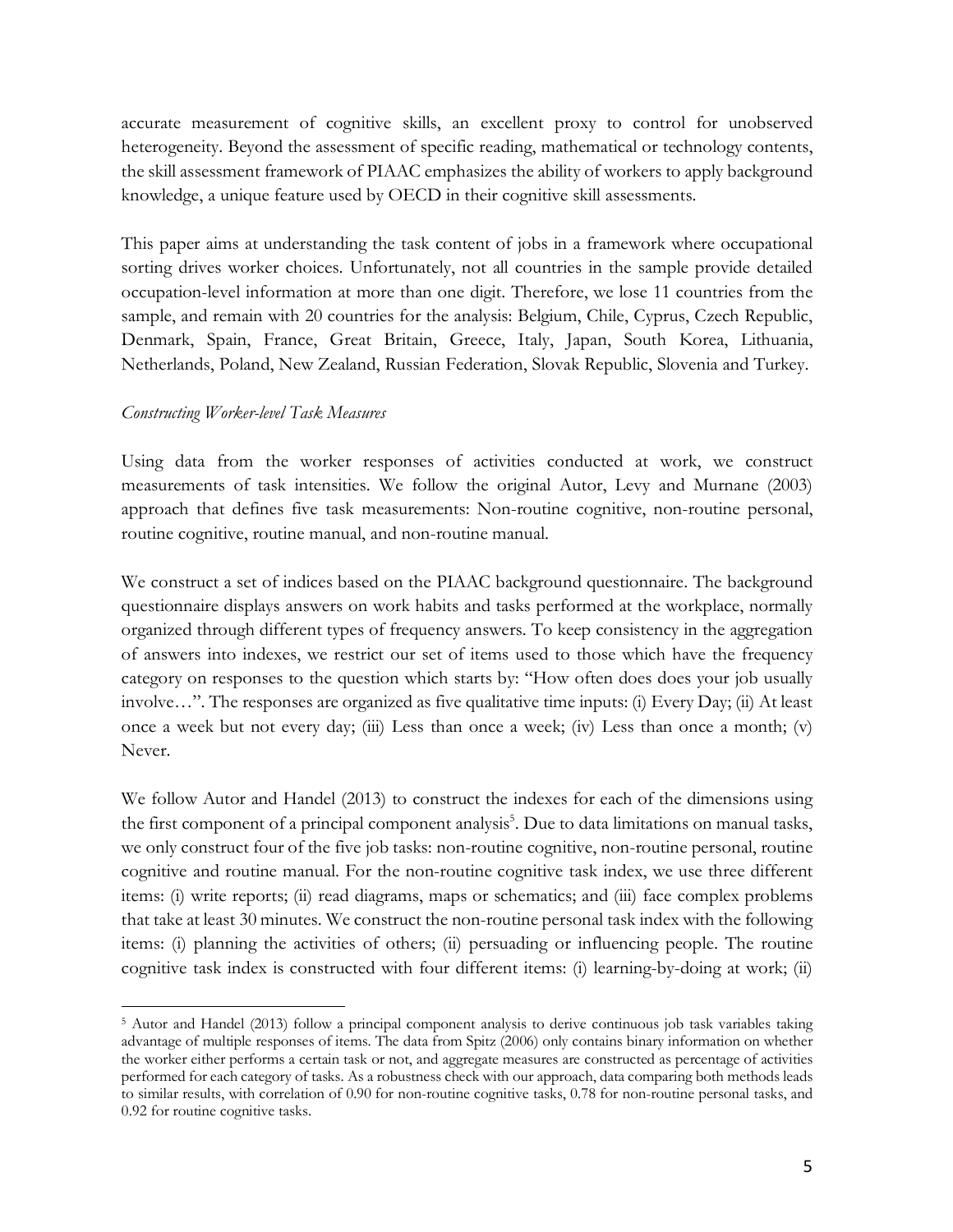organizing own time; (iii) instructing, training or teaching people, individually or in groups; (iv) making speeches or giving presentations in front of five or more people. The last two items follow the approach used by Autor and Handel (2013), which construct the routine cognitive index emphasizing the importance of the lack of face-to-face interactions.

| Task                     | <b>PIAAC Questionnaire Item</b>          | Item No.     |
|--------------------------|------------------------------------------|--------------|
|                          | Write Reports                            | $G_Q02c$     |
| Non-routine<br>cognitive | Read Diagrams, Maps or Schematics        | $G_Q$ 01 $h$ |
|                          | Faced complex problems (>30 mins)        | $F_{Q05b}$   |
| Non-routine              | Planning the activities of others        | $F_{Q03b}$   |
| personal                 | Persuading/Influencing People            | $F_{Q04a}$   |
|                          | Learning-by-doing from tasks performed   | $D_Q13b$     |
| Routine cognitive        | Organizing your own time                 | $F_Q03c$     |
|                          | Instructing, training or teaching people | $F_Q02b$     |
|                          | Making speeches or giving presentations  | $F_Q02c$     |
| Routine manual           | Hand and finger dexterity                | $F$ O06b     |

**Table 1. Task Framework with PIAAC Data**

*Notes:* all questions provide the same time categorical answers: (i) Every Day; (ii) At least once a wee but not every day; (iii) Less than once a week; (iv) Less than once a month; (v) Never.

The manual routine index is constructed from the item "using skill or accuracy with hands or fingers", which has been widely used in the task literature (see Autor, Levy and Murnane (2003) and Autor and Dorn (2014)). Table 1 depicts the job task items from the PIAAC background questionnaire that are used to construct each of the task indexes. For non-routine manual task tasks, an alternative would be to use the question on "Physical Work". Nevertheless, the nonroutine manual task constructed in, for example, the Autor, Katz and Kearney (2006) approach is a non-codifiable type of work<sup>6</sup>. These should include, among others, task such as dexterity, coordination, object handing or spatial orientation tasks. Unfortunately, PIACC dataset does not include items to learn about these non-routine manual job contents and hence, we decide not to use any non-routine manual task measure in our approach.

Our sample consists of 51,056 observations (from 20 countries for which occupation at more than 1-digit is available) that are well defined for each item of the task framework, as well as the

 $\overline{a}$ 

<sup>6</sup> For the manual non-routine category, both Spitz and Autor and Handel use activities that are clearly identifiable as non-routine. Spitz uses as response of activity: "*Repairing or renovating houses/apartments/machines/vehicles, restoring art/monuments, and serving or accommodating*", while Autor and Handel (2013) use four activities: (i) operating vehicles, mechanized devices, or equipment; (ii) time spent using hands to handle, control, or feel objects, tolos, or controls; (iii) manual dexterity; (iv) spatial orientation. From the Dictionary of Occupational Titles (DOT), Autor and Dorn (2014) use "eye-hand-foot coordination" variable for the manual (non-routine) task and "finger dexterity" to be included as the manual part of the routine construct. Finally, Acemoglu and Autor (2011) use from the Occupational Information Network (O\*NET "*pace determined by speed of equipment*", "*controlling machines and processes*" and "*spend time making repetitive motions*" for routine manual tasks and "*operating vehicles, mechanized devices, or equipment*", "*spend time using hands to handle, control or feel objects, tools or controls*", "*manual dexterity*" or "*spatial orientation*".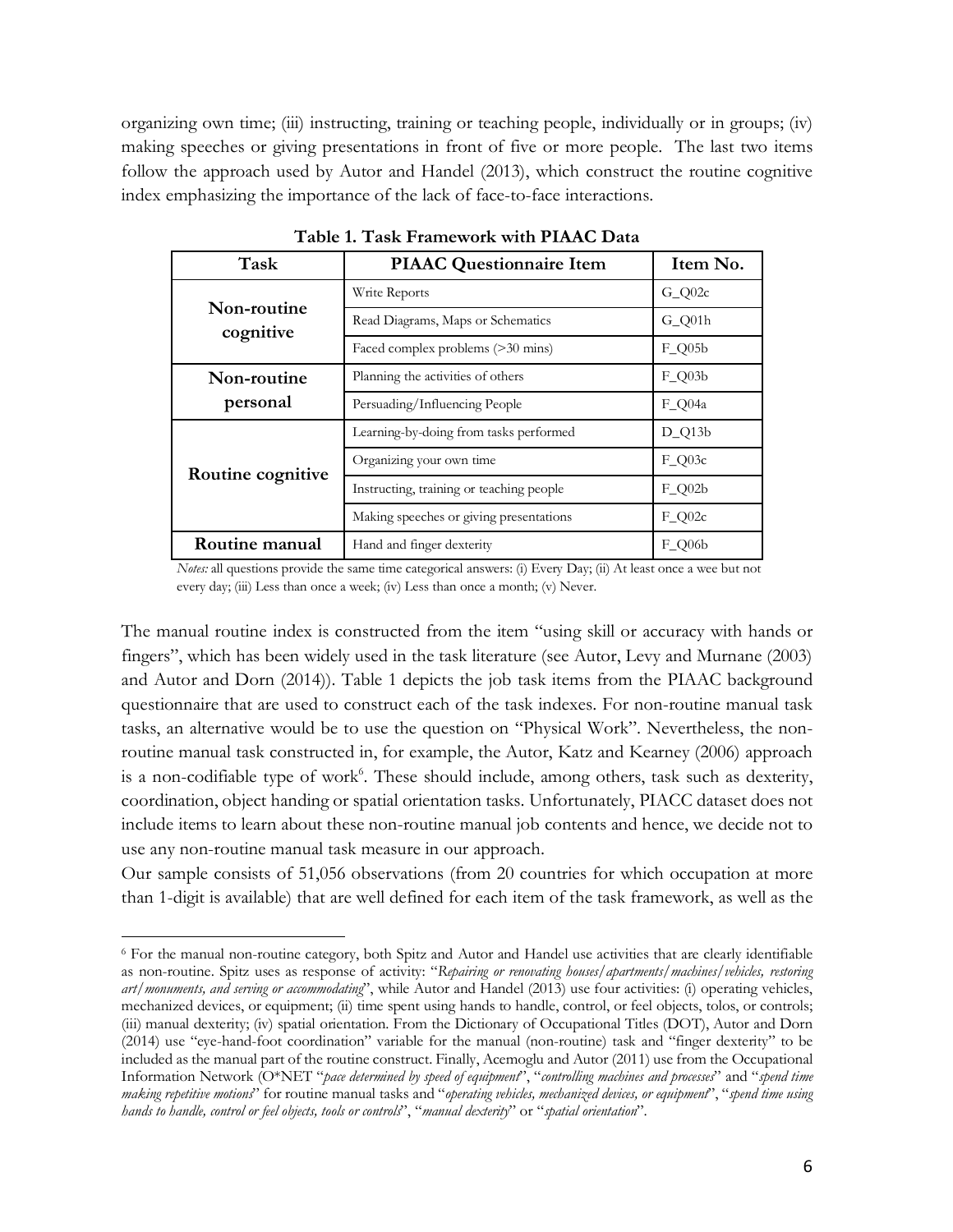worker covariates later used in the next section. We then compute the indexes for each task. Consistent with Autor and Handel (2013), the first component of the principal component analysis for each task explains a relatively large variance – see Table A.1, being 0.55 for nonroutine cognitive tasks, 0.71 for non-routine personal tasks, and 0.45 for routine cognitive tasks<sup>7</sup> –. We also compute the indexes into their standardized form and compare their results at the worker level. The indexes of non-routine cognitive and personal tasks are positively correlated (0.47), while both are negatively correlated (-0.49 and -0.60) with routine cognitive tasks. Routine manual task index does not correlate with the rest of indices in any relevant way.

#### *Job Task Descriptives around the world*

 $\overline{a}$ 

In Figure 1 we depict the average values of the standardized form of the task variables explained above. In particular, we find that New Zealand, Great Britain, Denmark, Japan, South Korea and Netherlands display the largest values of non-routine cognitive tasks, while these are lowest in Turkey, Lithuania, and Greece. This is consistent with what is found for the case of routine cognitive tasks (where the order is mostly inversed), with the exception of Netherlands. Moreover, we find large values of non-routine personal tasks in New Zealand, Great Britain, Denmark and Netherlands, and low values in Japan, Lithuania, and Slovakia. Finally, Routine manual tasks are low in Japan, South Korea, France and Russia, whereas high in Lithuania, Slovenia and, surprisingly, New Zealand. The cross-country comparison between the three task indexes shows a very high and positive correlation between non-routine cognitive and personal (0.72), whereas those two display a negative correlation with routine cognitive tasks (-0.60 and -0.59 respectively). Routine manual task correlates positively with non-routine personal tasks (0.32) and negatively with routine cognitive tasks (-0.24).

<sup>7</sup> Autor and Handel (2013) Abstract and Routine scales are derived from a first component of a principal component analysis which explain 41% and 56% of the total variation respectively.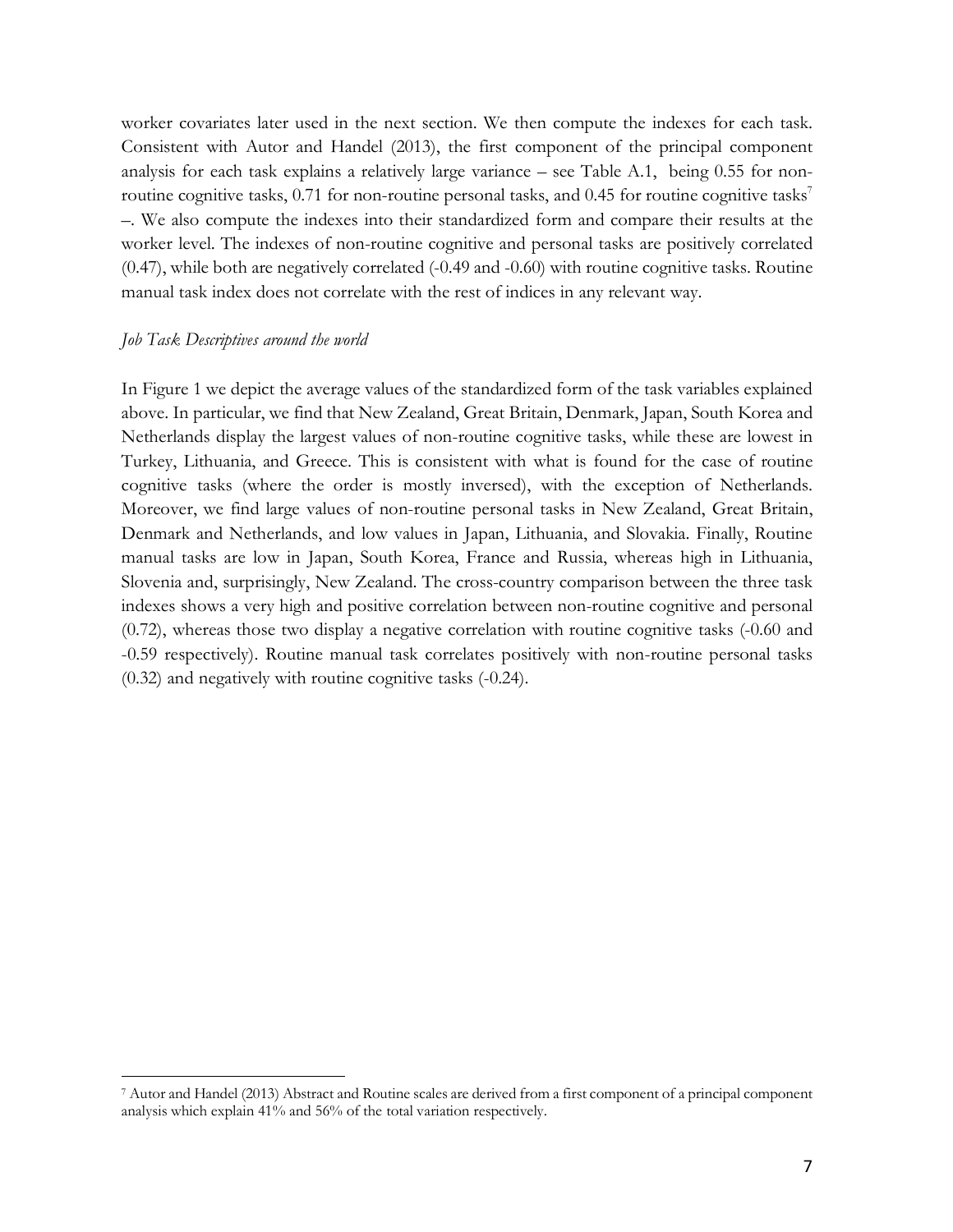

# **Figure 1. Job Task measures by countries.**

*Notes*: Results display values of standardized indexes for each task, with mean 0 and standard deviation 1. Observations are weighted so that countries are weighted equally. Results are also presented in **¡Error! No se encuentra el origen de la referencia.** in the **¡Error! No se encuentra el origen de la referencia.**.

# *Validity of Job Task Measures: Worker level vs Occupational level (PIAAC and O\*NET)*

To better understand the reliability of our measures, we compute the worker-level measurement of tasks at the occupational four-digit level and compare them with the worker-level values. In Table 2, we show a positive large correlation of worker and occupational-level task measurements.

Moreover, we can validate our individual-based task measures by comparing them with those which would be obtained when assigning job descriptors from O\*NET to each of the 4-digit occupational level. For comparability reasons, we use O\*NET dataset to construct measures of non-routine cognitive, non-routine personal, routine cognitive and routine manual using exactly the same task measures used in Acemoglu and Autor (2011) at the 4-digit occupation level. As Table 2 shows, we find a positive correlation of around 0.54 for non-routine cognitive tasks, 0.46 for non-routine personal tasks, 0.26 for routine cognitive tasks (which is lower than expected), and 0.30 for routine manual tasks. The fact that the PIAAC occupation-level correlation O\*NET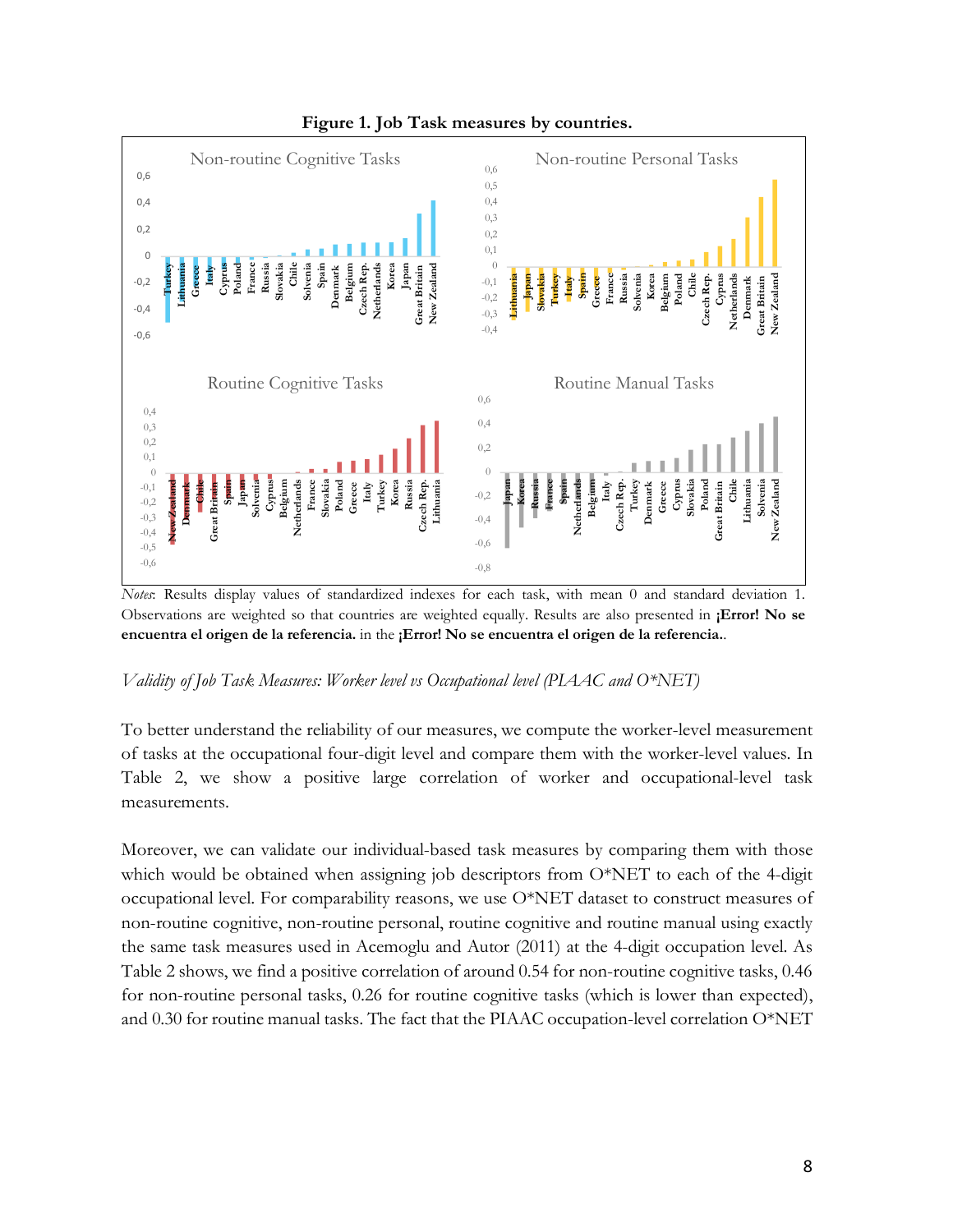is slightly larger compared to the PIAAC worker-level correlation (except for routine cognitive tasks) is consistent with Autor and Handel  $(2013)^8$ .

|                       |                                  | Worker-level PIAAC          | Occupation-level<br>PIAAC   |
|-----------------------|----------------------------------|-----------------------------|-----------------------------|
|                       | Occupation-level<br><b>PIAAC</b> | Occupation-level<br>$O*NET$ | Occupation-level<br>$O*NET$ |
| Non-routine cognitive | 0.672                            | 0.417                       | 0.536                       |
| Non-routine personal  | 0.644                            | 0.368                       | 0.456                       |
| Routine cognitive     | 0.679                            | 0.235                       | 0.264                       |
| Routine manual        | 0.585                            | 0.197                       | 0.304                       |

**Table 2. Correlation between worker and occupation-level task measures (PIAAC and O\*NET)**

*Notes*: The sample includes employed respondents aged 20-64 currently working for which variables in section IV are well defined and have non missing values. Observations are weighted so that countries are weighted equally.

#### *Job Tasks and Computer Adoption at Work around the world*

 $\overline{a}$ 

As stated before, the implicit assumption underlying the relation between task changes and technological change is that the decline in the price of computer capital (the exogenous driver of digitalization) is expected to increase computer adoption at work. Measurement of a precise definition of computer adoption at work in a cross-country setting and its relation to job tasks is another important contribution of this paper. Previous authors have used binary indicators of computer use at work in relating technological change and the task content of jobs (Spitz-Oener, 2006) or a measure of adjusted computers-per-worker at the firm level (Autor and Dorn, 2013). To exploit further variation at the worker level, we construct a measure for the individual degree of computer use at work through four different items with frequency inputs, the same qualitative responses as of those in Table 1<sup>9</sup>. In particular, we use the following items: (i) use the internet to better understand issues related to work; (ii) conduct transactions on the internet, for example buying or selling products or services; (iii) use spreadsheet software; (iv) participate in real-time discussions on the internet, for example online conferences or chat groups<sup>10</sup>. We then compute

<sup>8</sup> Autor and Handel find positive and high occupation-level correlation between their measures and O\*NET measures for Abstract (0.65), Routine (0.48), and Manual tasks (0.63).

<sup>9</sup> Again, the five ítem responses are (i) Every Day; (ii) At least once a wee but not every day; (iii) Less than once a week; (iv) Less than once a month; (v) Never.

<sup>10</sup> We include a subset of all related items provided in the questionnaire when constructing the index of ICT use. This arbitrary decision is based on two reasons: we exclude items with little variation in responses and pick only one item from those that are highly correlated.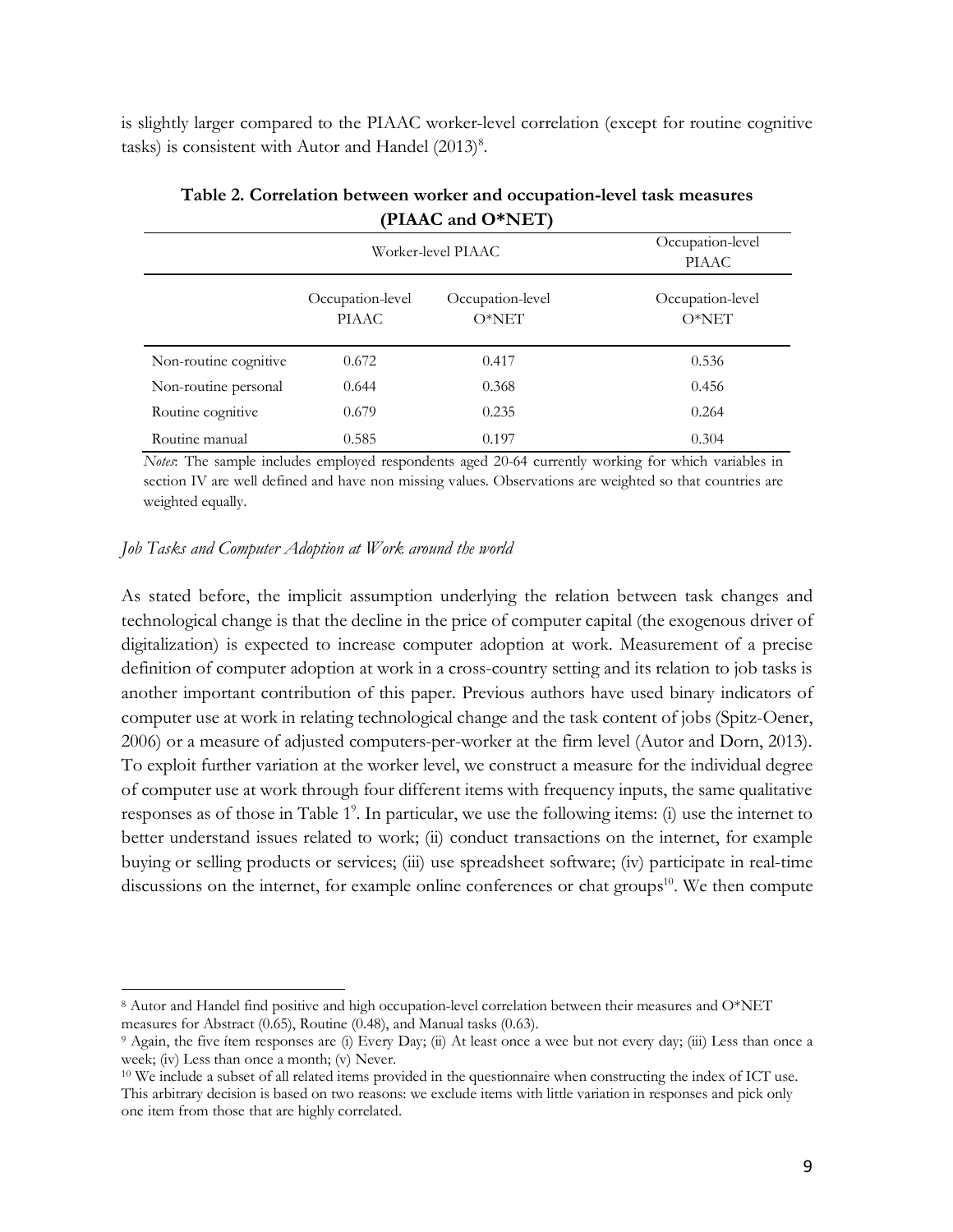the first component of the principal component analysis of these four items (which explains 57.5% of the total variance) and present it in a standardized form $11$ .



**Figure 2. Computer use and job tasks across countries**

*Notes*: The sample includes employed respondents aged 20-64 currently working for which variables in section IV are well defined and have non missing values. For regression purposes and due to few observations, we exclude workers in nonprofit firms and workers in Armed Forces and Skilled Agricultural and Fishery occupations.

Figure 2 depicts such index for each of the countries under analysis, and the questionnaire items used to construct such index are detailed at the bottom of Table 1. As can be seen, New Zealand, Denmark, Korea and Great Britain display the largest values in terms of computer use, whereas the lowest values correspond to Russia, Greece, Italy and Cyprus. Moreover, the cross-country comparison shows a strong positive correlation of computer use and non-routine cognitive (0.72) and personal (0.67) tasks, whereas a negative correlation with routine cognitive (-0.55) tasks. There is no observed relevant relation between computer use at work and manual routine task at work.

 $\overline{a}$ 

<sup>11</sup> When comparing the final index with the dummy used by Spitz-Oener (2006), we find an individual correlation of 0.67. When comparing the average index at the country level with the proportion of workers responding yes to computer use dummy, the cross-country correlation is 0.83.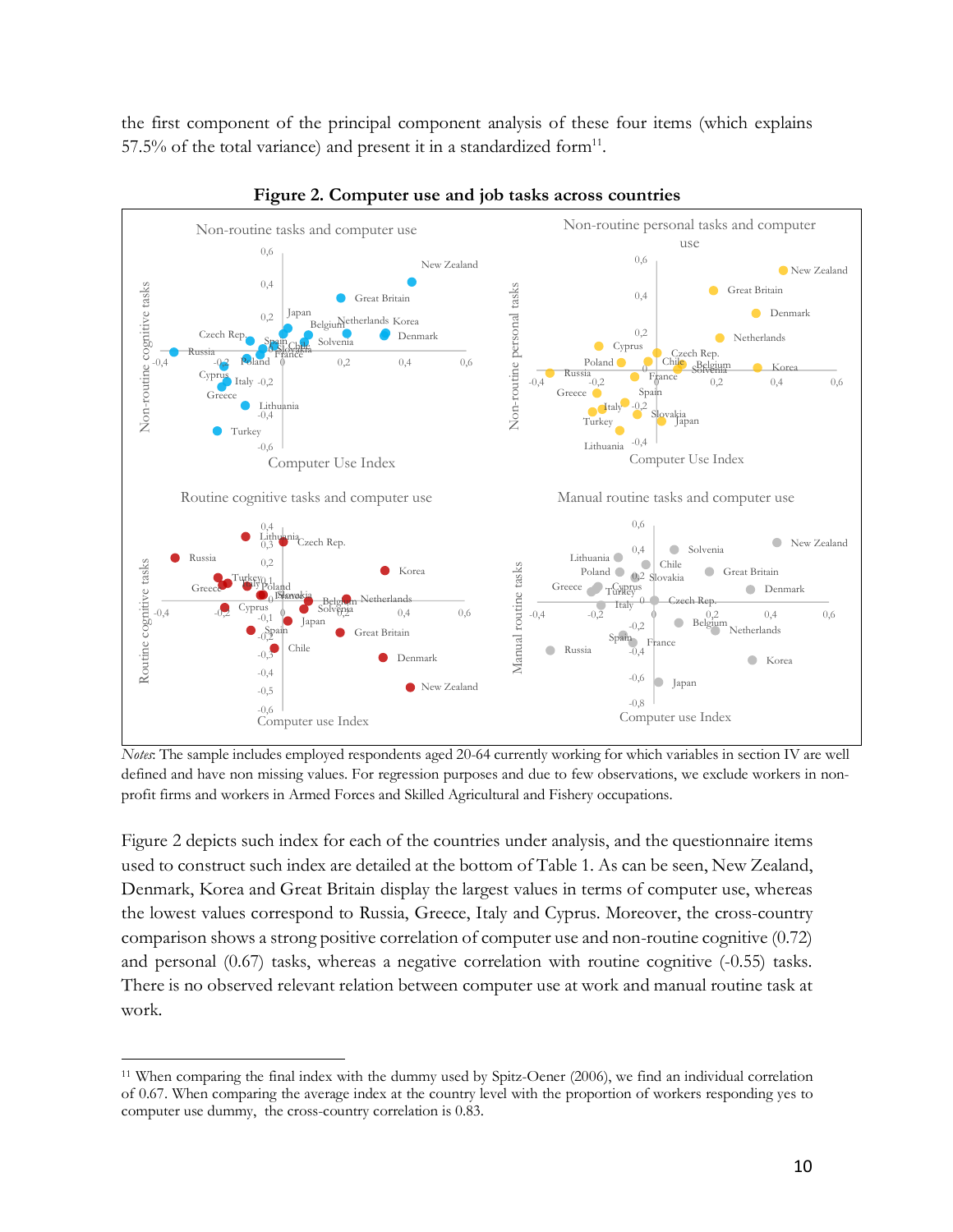#### **III. Job Tasks, occupation sorting and computer use at work**

The main advantage of job task individual-level measures is that research can exploit the variance within occupations, an issue widely discussed in the literature (Spitz-Oener, 2006; AH, 2013). This section explores the potential use of job tasks measures at the individual level in order to better understand the relation between occupational sorting, education and skills and task measures. Additionally, we consider the extent to which computer use at work plays a role mostly between or within occupations in determining the relation of task measures with computerization.

Conceptually, we follow AH (2013) approach, and start by assessing the determinants of job tasks across countries, by particularly looking at the relationship between tasks at the workerlevel with key covariates within occupations. To explore this relationship, we consider for a given worker *i* a pooled linear model with country fixed effects  $\delta_{kj}$  for countries  $j = 1$  ... 20, where:

$$
T_{kij} = \alpha + \sum_{m} \beta_{1m} X_{ijm}^{Ind} + \sum_{o} \beta_{2o} X_{ijo}^{Job} + \beta_{k5} ICT_{ij} + \delta_{kj} + \tau_{pj} + \varepsilon_{kij} \quad (1)
$$

where  $T_{kij}$  represents the intensity of k<sup>th</sup>-job task for individual *i* in country *j*. In addition,  $X_{ij}^{Ind}$  is a vector of individual worker characteristics (such as gender, age, level of education or literacy and numeracy skills),  $X_{ij}^{Job}$  is a vector of job characteristics (public or private firm, firm size and on-the-job training),  $ICT_{ij}$  captures the use of computer for worker *i* at work. Finally,  $\delta_{kj}$  and  $\tau_{pi}$  represent country and occupational dummies. Country fixed effects capture the cross-country differences in the respective task measure index that cannot be explained by the model, whereas occupational dummies provide estimates net of occupational assignment. It is to be noted, once again, that this model accounts for differences in individual cognitive skills through the individual literacy and numeracy test scores. Job contents are undoubtedly driven at least partially by individual ability, which is in most instances unobservable to researchers. The possibility to account for them in an estimation of the determinants of job tasks allows to control for time invariant unobserved heterogeneity and hence, clean the relationship between job contents and other covariates from such correlation. Indeed, to our knowledge, it is the first time that cognitive skills are controlled for in an estimation of the determinants of Job Contents in a cross-country analysis.

Table 3 presents regression results for the task measures of non-routine cognitive, non-routine personal, routine cognitive and routine manual tasks. The first model of each task includes country dummies, individual characteristics, job characteristics as well as the worker-level index value of computer use. To control for occupational sorting, we include occupation fixed effects. Finally, in order to control for potential differences in elasticity of tasks with respect to computer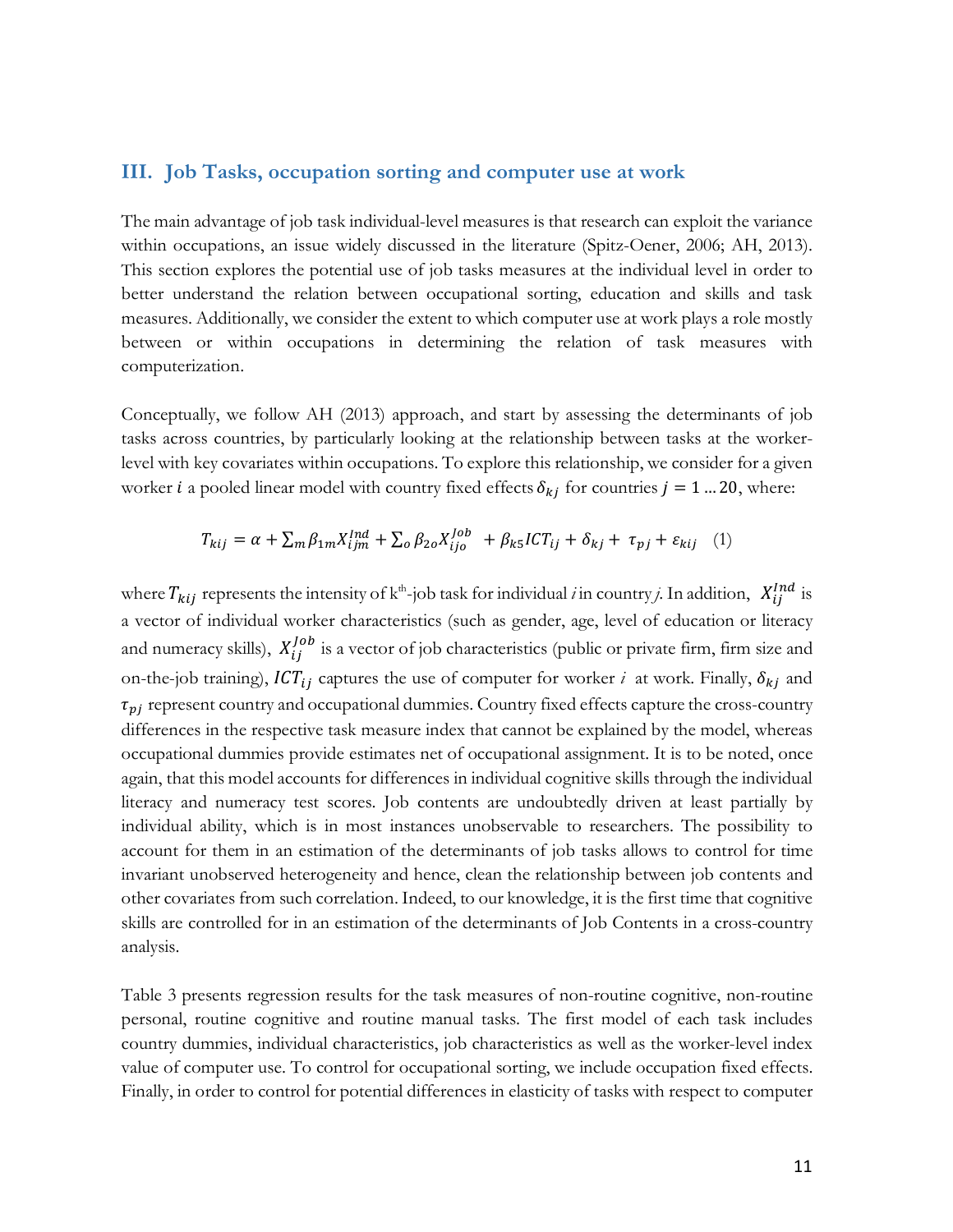use across countries, we include an interaction term of country fixed effects and computer use. First, adding occupation fixed effects increases the explanatory power of the model substantially, as we might expect. Second, it is particularly interesting to see how the importance of gender, age (not for all tasks) and education levels of workers in determining job tasks decrease significantly when controlling for occupational sorting, although within occupation estimates still account for important socio-demographic marginal effects. The importance of job characteristics and the economic sector also decrease significantly. Third, computer use is a key determinant of job task and, more importantly, this relation does remain constant even when accounting for occupational sorting.

The interaction terms display some variation which is significant, but overall the positive relation between computer use and non-routine tasks, and the negative relation of computer use and routine cognitive tasks keeps the same sign for all countries. Nevertheless, for the case of manual routine tasks, the marginal term is positive, small and significant (column (11)), when we include the interaction with country fixed effects. Finally, although not reported for space brevity, there are differential effect of computer use at work for each country. The largest effects of computer use on non-routine cognitive tasks are found for the Czech Republic, Spain, France, Greece, Italy, Japan, Netherlands, Russia, Slovenia and Slovakia. Such relation is clearly smaller for Chile, Great Britain, New Zealand, and Turkey. Regarding non-routine personal tasks the effect is largest for the Czech Republic, Greece, Russia and Slovakia, while much lower for Japan, New Zealand, and Chile. With respect to routine cognitive tasks, the negative effect is stronger in the Netherlands, Slovenia, and Slovakia, and much lower in Chile and New Zealand. Finally, the relation of computer use and routine manual tasks is negative and large in France and Belgium, while positive in a large set of countries, in particular South Korea, with a very large positive relation.

Overall results show that computer use at work is a key factor in explaining differences in job contents, both between and within occupations, and that this holds even after controlling for detailed individual and job characteristics, including individual cognitive skills, usually unobservable. Although we cannot attribute this to be a causal relation, this brings suggestive evidence of the importance of technology adoption in understanding the task content of jobs across and within countries, whereas at the same time validates our measures of job content from a more policy perspective.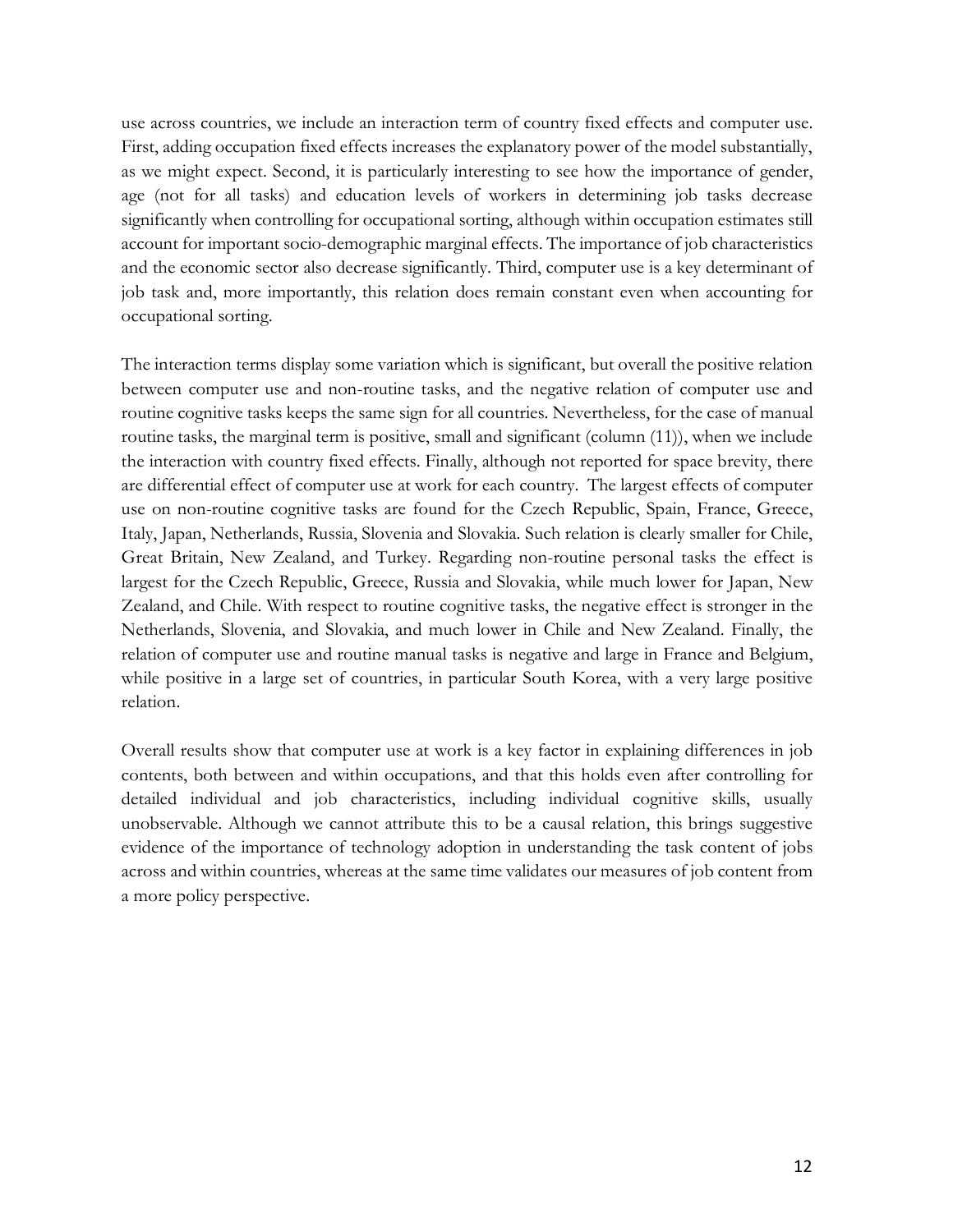|  | Table 3. Task content, Occupation sorting and computer use at work |  |  |
|--|--------------------------------------------------------------------|--|--|
|--|--------------------------------------------------------------------|--|--|

|                              |              | Non-routine cognitive |              |               | Non-routine personal |              | Routine cognitive |               |               | Routine Manual |               |                |
|------------------------------|--------------|-----------------------|--------------|---------------|----------------------|--------------|-------------------|---------------|---------------|----------------|---------------|----------------|
| <b>VARIABLES</b>             | (1)          | (2)                   | (3)          | (4)           | (5)                  | (6)          | (7)               | (8)           | (9)           | (10)           | (11)          | (12)           |
| Computer Use (Index)         | $0.404***$   | $0.377***$            | $0.422***$   | $0.299***$    | $0.278***$           | $0.357***$   | $-0.268***$       | $-0.262***$   | $-0.285***$   | $-0.0578***$   | $0.0517***$   | $-0.208***$    |
|                              | (0.00535)    | (0.00628)             | (0.0172)     | (0.00589)     | (0.00673)            | (0.0178)     | (0.00579)         | (0.00672)     | (0.0159)      | (0.00632)      | (0.00742)     | (0.0214)       |
| Male                         | $0.284***$   | $0.195***$            | $0.192***$   | $0.102***$    | $0.138***$           | $0.139***$   | $-0.123***$       | $-0.141***$   | $-0.142***$   | $-0.0472***$   | $-0.0360***$  | $-0.0431***$   |
|                              | (0.00982)    | (0.0109)              | (0.0109)     | (0.0108)      | (0.0118)             | (0.0118)     | (0.0105)          | (0.0113)      | (0.0112)      | (0.0119)       | (0.0135)      | (0.0134)       |
| Age 25-34                    | $0.121***$   | $0.0824***$           | $0.0852***$  | $0.0404**$    | $0.0586***$          | $0.0635***$  | $-0.0242$         | $-0.0246$     | $-0.0262$     | 0.0272         | $0.0348*$     | 0.0283         |
|                              | (0.0183)     | (0.0175)              | (0.0174)     | (0.0201)      | (0.0191)             | (0.0191)     | (0.0192)          | (0.0178)      | (0.0178)      | (0.0203)       | (0.0193)      | (0.0191)       |
| Age 35-44                    | $0.118***$   | $0.0683***$           | $0.0696***$  | $0.124***$    | $0.126***$           | $0.132***$   | $-0.0487***$      | $-0.0341*$    | $-0.0343**$   | $-0.0250$      | 0.00926       | 0.0133         |
|                              | (0.0179)     | (0.0172)              | (0.0172)     | (0.0198)      | (0.0188)             | (0.0188)     | (0.0186)          | (0.0175)      | (0.0175)      | (0.0201)       | (0.0192)      | (0.0190)       |
| Age 45-54                    | $0.129***$   | $0.0691***$           | $0.0698***$  | $0.115***$    | $0.107***$           | $0.113***$   | $-0.0478**$       | $-0.0130$     | $-0.0142$     | $-0.0763***$   | $-0.0277$     | $-0.0106$      |
|                              | (0.0182)     | (0.0176)              | (0.0176)     | (0.0199)      | (0.0190)             | (0.0190)     | (0.0187)          | (0.0176)      | (0.0176)      | (0.0205)       | (0.0196)      | (0.0195)       |
| Age 55-64                    | $0.0479**$   | $-0.0237$             | $-0.0237$    | $0.0965***$   | $0.0853***$          | $0.0876***$  | 0.00865           | $0.0498**$    | $0.0494**$    | $-0.146***$    | $-0.0689***$  | $-0.0490**$    |
|                              | (0.0198)     | (0.0193)              | (0.0193)     | (0.0223)      | (0.0215)             | (0.0215)     | (0.0212)          | (0.0201)      | (0.0201)      | (0.0232)       | (0.0222)      | (0.0221)       |
| High School or Sec. VET      | $0.138***$   | $0.0846***$           | $0.0843***$  | $0.145***$    | $0.0805***$          | $0.0853***$  | $-0.154***$       | $-0.0914***$  | $-0.0966***$  | $-0.0127$      | $-0.00196$    | 0.0143         |
|                              | (0.0141)     | (0.0138)              | (0.0140)     | (0.0154)      | (0.0146)             | (0.0147)     | (0.0150)          | (0.0141)      | (0.0143)      | (0.0166)       | (0.0161)      | (0.0161)       |
| Tertiary professional        | $0.238***$   | $0.115***$            | $0.114***$   | $0.240***$    | $0.101***$           | $0.107***$   | $-0.301***$       | $-0.123***$   | $-0.129***$   | $-0.0235$      | $-0.0277$     | $-0.00661$     |
|                              | (0.0179)     | (0.0176)              | (0.0177)     | (0.0196)      | (0.0187)             | (0.0188)     | (0.0195)          | (0.0188)      | (0.0190)      | (0.0206)       | (0.0204)      | (0.0204)       |
| Tertiary college             | $0.362***$   | $0.208***$            | $0.207***$   | $0.331***$    | $0.133***$           | $0.136***$   | $-0.554***$       | $-0.209***$   | $-0.211***$   | $-0.222***$    | $-0.161***$   | $-0.157***$    |
|                              | (0.0176)     | (0.0182)              | (0.0183)     | (0.0194)      | (0.0195)             | (0.0196)     | (0.0194)          | (0.0190)      | (0.0192)      | (0.0212)       | (0.0217)      | (0.0217)       |
| Literacy Skills              | $-0.000382$  | $-0.000181$           | $-0.000228$  | $-0.000760**$ | $-0.000466*$         | $-0.000485*$ | $0.000624**$      | $0.000576**$  | $0.000633**$  | $-0.00127***$  | $-0.00102***$ | $-0.000977***$ |
|                              | (0.000259)   | (0.000245)            | (0.000245)   | (0.000299)    | (0.000271)           | (0.000272)   | (0.000301)        | (0.000271)    | (0.000271)    | (0.000306)     | (0.000294)    | (0.000293)     |
| Numeracy Skills              | $0.00207***$ | $0.00133***$          | $0.00136***$ | $0.00186***$  | $0.00121***$         | $0.00123***$ | $-0.00114***$     | $-0.000559**$ | $-0.000611**$ | $-0.000347$    | $-0.000170$   | 1.35e-05       |
|                              | (0.000244)   | (0.000232)            | (0.000232)   | (0.000277)    | (0.000253)           | (0.000253)   | (0.000284)        | (0.000259)    | (0.000259)    | (0.000280)     | (0.000273)    | (0.000271)     |
| Private firm                 | $-0.107***$  | $-0.00616$            | $-0.00718$   | 0.00211       | $0.0622***$          | $0.0600***$  | $0.207***$        | $-0.0119$     | $-0.0105$     | 0.00744        | $-0.00583$    | 0.00147        |
|                              | (0.0114)     | (0.0126)              | (0.0125)     | (0.0129)      | (0.0138)             | (0.0137)     | (0.0132)          | (0.0135)      | (0.0135)      | (0.0141)       | (0.0157)      | (0.0155)       |
| Size: 11 to 50               | $0.121***$   | $0.102***$            | $0.102***$   | 0.00654       | 0.0117               | 0.0125       | $-0.132***$       | $-0.0978***$  | $-0.101***$   | $-0.00381$     | 0.000130      | $-0.00194$     |
|                              | (0.0119)     | (0.0116)              | (0.0116)     | (0.0134)      | (0.0127)             | (0.0127)     | (0.0129)          | (0.0120)      | (0.0120)      | (0.0142)       | (0.0137)      | (0.0135)       |
| Size: 51 to 250              | $0.152***$   | $0.130***$            | $0.130***$   | $-0.0324**$   | $-0.00364$           | $-0.000547$  | $-0.117***$       | $-0.111***$   | $-0.116***$   | $-0.0350**$    | $-0.0164$     | $-0.0198$      |
|                              | (0.0135)     | (0.0132)              | (0.0132)     | (0.0152)      | (0.0144)             | (0.0143)     | (0.0146)          | (0.0137)      | (0.0137)      | (0.0157)       | (0.0153)      | (0.0151)       |
| Size: 251 to 1000            | $0.193***$   | $0.156***$            | $0.156***$   | $-0.0665***$  | $-0.00832$           | $-0.00308$   | $-0.0465***$      | $-0.105***$   | $-0.113***$   | $-0.0189$      | $-0.00697$    | $-0.0105$      |
|                              | (0.0164)     | (0.0165)              | (0.0165)     | (0.0182)      | (0.0174)             | (0.0174)     | (0.0174)          | (0.0167)      | (0.0167)      | (0.0194)       | (0.0192)      | (0.0190)       |
| Size: more than 1000         | $0.240***$   | $0.181***$            | $0.183***$   | $-0.0393*$    | 0.00771              | 0.0150       | $-0.110***$       | $-0.171***$   | $-0.178***$   | $-0.0345$      | $-0.0489**$   | $-0.0544**$    |
|                              | (0.0203)     | (0.0198)              | (0.0198)     | (0.0212)      | (0.0204)             | (0.0204)     | (0.0217)          | (0.0207)      | (0.0206)      | (0.0235)       | (0.0227)      | (0.0225)       |
| On the job Training          | $0.246***$   | $0.197***$            | $0.196***$   | $0.203***$    | $0.149***$           | $0.147***$   | $-0.267***$       | $-0.215***$   | $-0.213***$   | $0.0737***$    | $0.0634***$   | $0.0590***$    |
|                              | (0.0101)     | (0.00978)             | (0.00977)    | (0.0113)      | (0.0105)             | (0.0106)     | (0.0111)          | (0.0101)      | (0.0101)      | (0.0115)       | (0.0112)      | (0.0111)       |
| Construction                 | $0.139***$   | 0.0303                | 0.0312       | $0.150***$    | $0.116***$           | $0.118***$   | $-0.156***$       | $-0.107***$   | $-0.109***$   | $0.0565***$    | $-0.0179$     | $-0.0174$      |
|                              | (0.0195)     | (0.0238)              | (0.0238)     | (0.0221)      | (0.0269)             | (0.0268)     | (0.0205)          | (0.0247)      | (0.0246)      | (0.0212)       | (0.0267)      | (0.0265)       |
|                              | $-0.101***$  | $-0.0686***$          | $-0.0652***$ | $0.194***$    | 0.0220               | 0.0223       | $-0.123***$       | $-0.00900$    | $-0.0105$     | $-0.103***$    | $-0.00961$    | $-0.00845$     |
| Services                     | (0.0117)     | (0.0134)              | (0.0133)     | (0.0129)      | (0.0146)             | (0.0146)     | (0.0120)          | (0.0135)      | (0.0135)      | (0.0136)       | (0.0168)      | (0.0167)       |
| Country Dummies              | X            | $\mathbf X$           | $\mathbf X$  | X             | X                    | X            | $\mathbf X$       | X             | X             | X              | $\mathbf X$   | X              |
| Occupation Dummies           |              | $\mathbf X$           | $\mathbf X$  |               | X                    | X            |                   | X             | X             |                | X             | X              |
| Country Dummies*Computer Use |              |                       | $\mathbf X$  |               |                      | $\mathbf X$  |                   |               | $\mathbf X$   |                |               | $\mathbf X$    |
| Constant                     | $-0.980***$  | $-0.318***$           | $-0.331***$  | $-0.839***$   | $-0.410***$          | $-0.460***$  | $0.661***$        | $0.223*$      | $0.271**$     | $0.459***$     | $-0.373**$    | $-0.394**$     |
|                              | (0.0463)     | (0.123)               | (0.124)      | (0.0510)      | (0.149)              | (0.147)      | (0.0498)          | (0.114)       | (0.114)       | (0.0548)       | (0.168)       | (0.166)        |
| Observations                 | 51,056       | 51,056                | 51,056       | 51,056        | 51,056               | 51,056       | 51,037            | 51,037        | 51,037        | 51,056         | 51,056        | 51,056         |
| R-squared                    | 0.391        | 0.450                 | 0.452        | 0.236         | 0.348                | 0.350        | 0.286             | 0.415         | 0.418         | 0.121          | 0.196         | 0.224          |

*Note*: For country dummies, we use Belgium as country of reference. Robust standard errors in parentheses (\*\*\* p<0.01, \*\* p<0.05, \* p<0.1). Observations are weighted so that countries are weighted equally.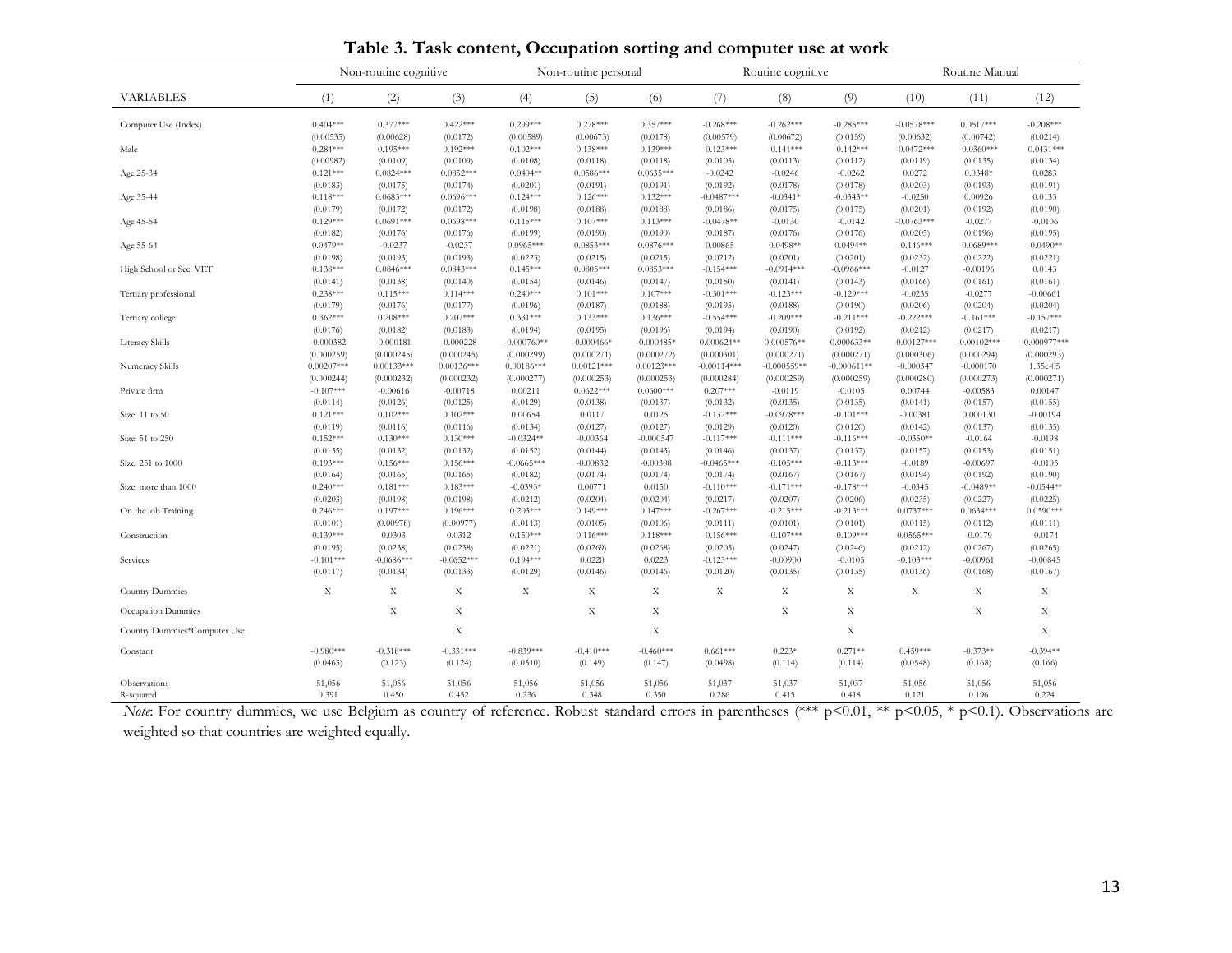# **IV. The rewards to Job Tasks in the Labor Market around the world**

In this section we turn to estimate the rewards to the different Job tasks in the labor market, through the empirical relation between wages and job tasks around the world. To our knowledge, there is not a single study that addresses this relationship in a cross-country framework. In particular, we are interested in computing empirically the differences in the rewards to the different job tasks, as well as differences in these rewards across different countries. We start by presenting basic empirical relationships between (log) wages and different job contents, to learn about the predictive power of job tasks for wages, both across and within occupations. As before, we "validate" our task measures by comparing our job tasks definition with those obtained from O\*NET dataset.

However, to be consistent with the task approach, by which individuals decide upon which job tasks to perform on the basis of their comparative advantage, we must assess the endogeneity of job tasks for wages to obtain true job task rewards. We do that following the methodology proposed by AH (2013) to control for the self-selection of workers into different jobs based on their comparative advantage.

#### *Wage Data*

The wage data reported by PIAAC that we use corresponds to hourly earnings with bonuses for wage and salary earners. Among countries for which we have constructed task measures, there is no public data on earnings at the individual level for the case of Turkey. For this reason, we exclude the data of Turkey in the preparation of variables for wage analysis, in particular reconstructing task measures with the new sample of nineteen countries. Moreover, for consistent comparisons, we use the conversion data to \$USD, corrected in Purchasing Power Parity (PPP), constructed by OECD.

#### *The predictive power of Job Tasks for Wages – Basic Empirical Relationship*

Our basic empirical approach consists on estimating a pooled linear model for the nineteen countries described above.  $(j = 1 ... 19)$ .

$$
Log W_{ij} = \alpha + \sum_{m} \beta_{1m} X_{ijm}^{Ind} + \sum_{o} \beta_{2o} X_{ijo}^{Job} + \sum_{k} \beta_{3k} Task_{ijk} + \sum_{k} \beta_{4k} \overline{Task_{jk}} + \delta_j + \varepsilon_{ij} (2)
$$

with Log  $W_{ij}$  being the hourly log-wage,  $X_{ij}^{Ind}$  individual worker characteristics: these include gender, age or level of education, but more importantly, a unique standardized measure of individual ability approximated by the individual test scores on reading and mathematical competencies. By using this last measure, rewards to task a more net of the supply component of unobserved worker ability.  $X_{ij}^{job}$  includes a vector of job characteristics (public or private firm,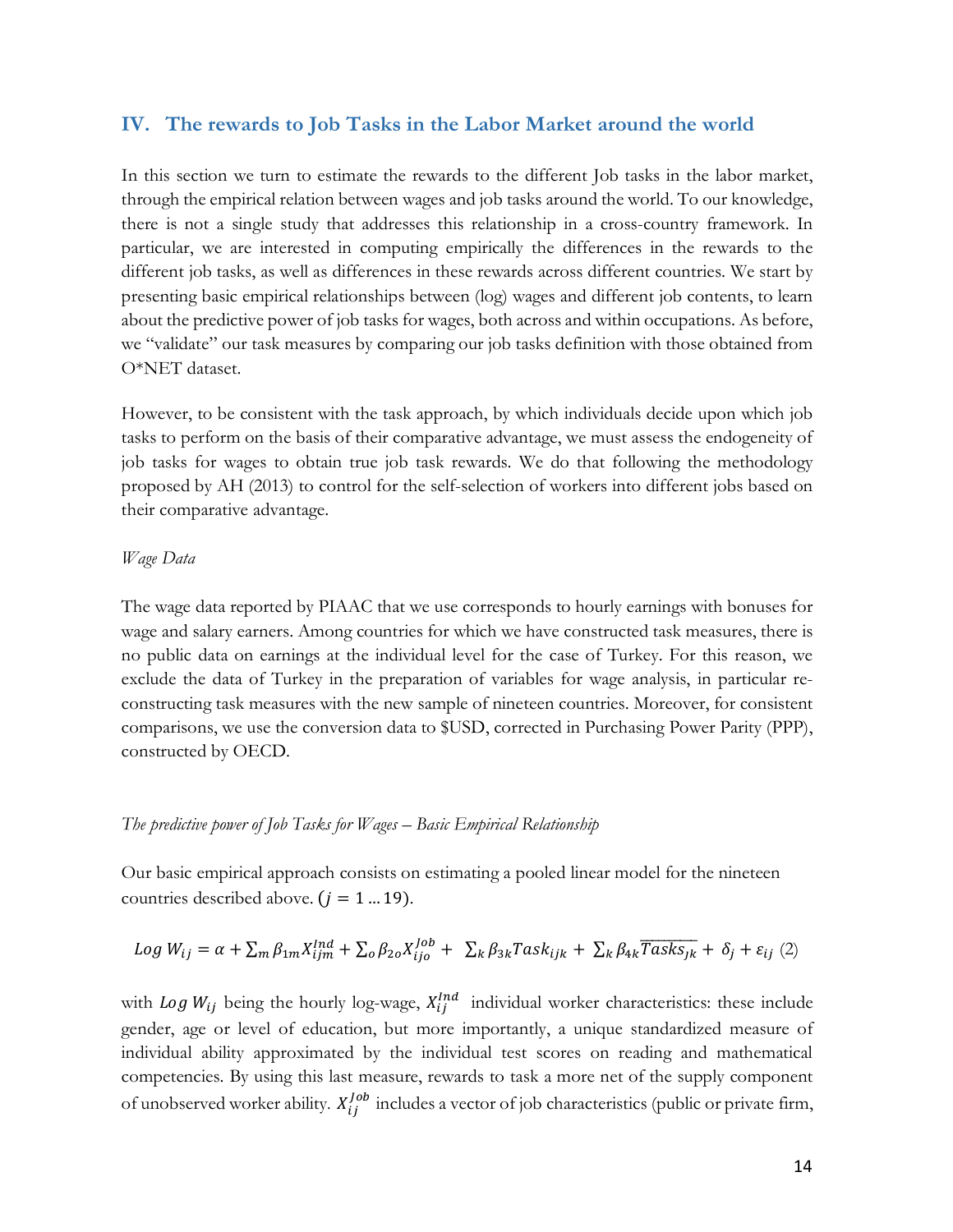firm size and on-the-job training), and  $Tasks_{ijk}$  are the intensity of non-routine cognitive, nonroutine personal, routine cognitive and routine manual tasks which each worker reports to exert in her work. To net out the pure individual job task reward from the association between job tasks and occupations, we include also the average mean of each task at occupation-country level. As before, this mean is a leave-out mean, representing the average intensity of k-th task for all workers from a particular country in occupation *p* except for the *i-th* worker.

Table 4 displays several empirical specifications of the relationship between wages and each of the previously defined tasks. In particular, column 1 addresses the raw/unconditional relationship between wages and individual and job characteristics in a Mincer regression where we include country dummies. Columns 2 and 3 consider task measures, with and without controlling for worker ability measures. The first key result is that we observe a positive relation between non-routine tasks and hourly earnings, while a negative and small relation of routine cognitive and manual tasks with earnings. Returns to individual and job characteristics slightly decrease when considering job task measures. Moreover, the returns to the Index of computer use at work also decrease when considering measures of worker cognitive skills.

When including ability measures in column 3, the wage returns to tasks decrease mostly for nonroutine tasks (from 3.1% of hourly wages of one standard deviation of the cognitive task measure to 2.6% and from 2.0% to 1.8% in the personal task measure) but also for manual routine tasks. In columns 4 and 5 we include variables at the occupational level: we first consider task measures of PIAAC averaged at the occupational level (column 4) and then include occupational dummies (column 5). The positive returns to tasks remain, except for non-routine cognitive tasks when considering tasks measures at the occupational level, which reveals the importance of within occupation task measures to understand wage returns in the sample of countries. The returns to task measures at the occupational level are also substantial. This indicates that heterogeneity of job tasks within and between occupations is important, and hence measuring it at the occupational level only would be greatly misleading.

Finally, it is interesting to compare the empirical relationship between tasks and wages found in this paper, where 20 OECD and non-OECD countries are used, to that found by AH (2013), who uses a similar framework but with only US data. AH (2013) finds that within occupations, a one standard deviation increase in abstract tasks is related to a 7 log point wage premium, whereas we find that the same increase in abstract tasks (non-routine cognitive and non-routine personal) predicts a 1 to 3 log point wage premium. Hence, on average, in the countries considered in this study, the rewards to abstract tasks are much lower than those found by AH (2013) for the US economy.

|  |  |  | Table 4. Log-Wage returns to tasks, demographics and occupation variables |  |  |  |
|--|--|--|---------------------------------------------------------------------------|--|--|--|
|  |  |  |                                                                           |  |  |  |

(1)  $(2)$   $(3)$   $(4)$   $(5)$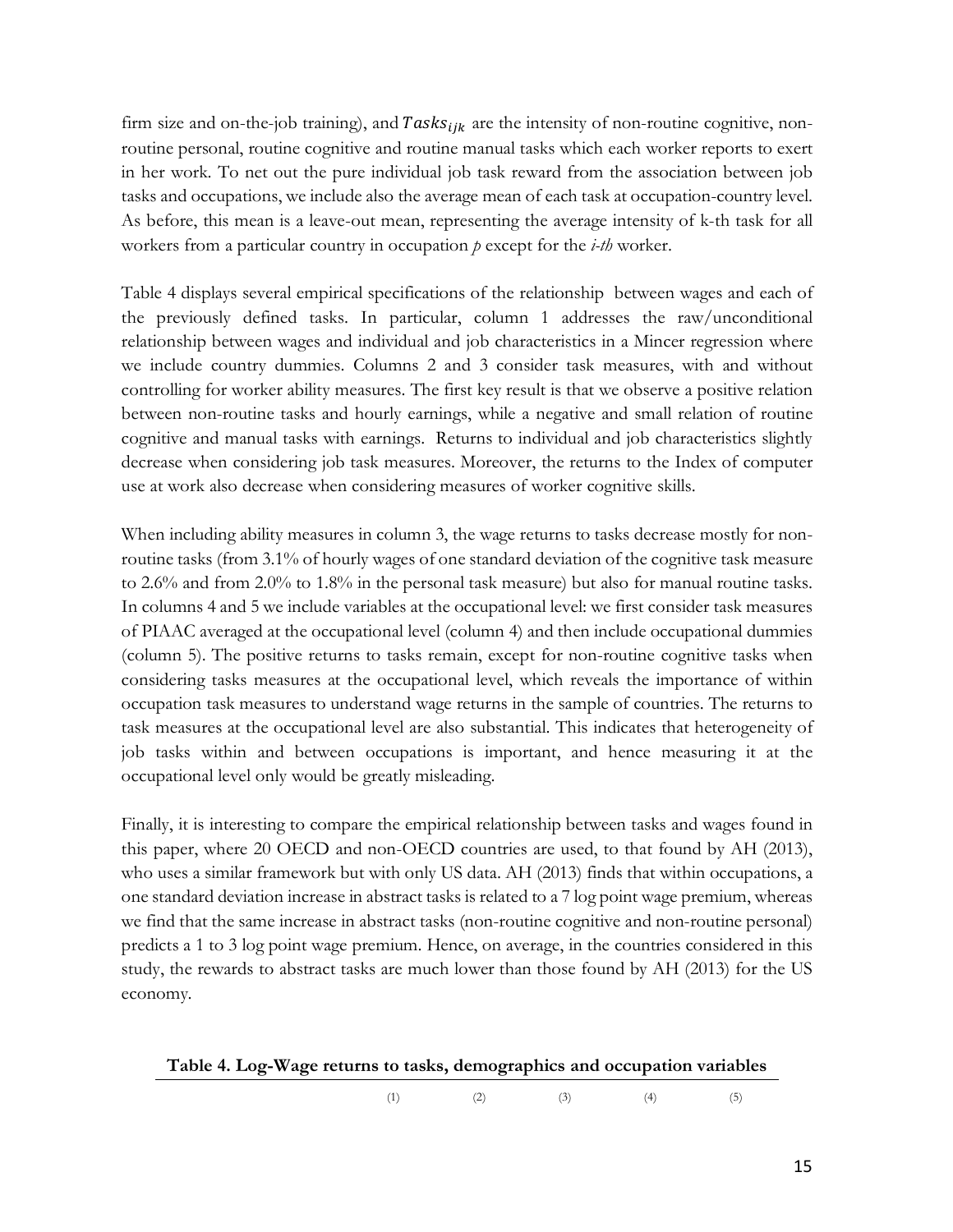| Male                                    | $0.186***$   | $0.168***$   | $0.156***$   | $0.147***$   | $0.121***$   |
|-----------------------------------------|--------------|--------------|--------------|--------------|--------------|
|                                         | (0.00616)    | (0.00627)    | (0.00651)    | (0.00846)    | (0.00824)    |
| <b>Upper Secondary</b>                  | $-0.0838***$ | $-0.0650***$ | $-0.0301***$ | $-0.0204**$  | $-0.0231***$ |
|                                         | (0.00877)    | (0.00875)    | (0.00889)    | (0.00921)    | (0.00884)    |
| Post-secondary or Tertiary Professional | $0.0973***$  | $0.0839***$  | $0.0708***$  | $0.0552***$  | $0.0408***$  |
|                                         | (0.00955)    | (0.00951)    | (0.00946)    | (0.00997)    | (0.00919)    |
| Tertiary (Bachelor/Master)              | $0.286***$   | $0.249***$   | $0.217***$   | $0.181***$   | $0.139***$   |
|                                         | (0.00830)    | (0.00841)    | (0.00861)    | (0.0119)     | (0.0107)     |
| 25-34                                   | $0.117***$   | $0.112***$   | $0.114***$   | $0.107***$   | $0.0992***$  |
|                                         | (0.0120)     | (0.0119)     | (0.0118)     | (0.0134)     | (0.0124)     |
| 35-44                                   | $0.240***$   | $0.232***$   | $0.235***$   | $0.225***$   | $0.210***$   |
|                                         | (0.0119)     | (0.0118)     | (0.0117)     | (0.0154)     | (0.0145)     |
| 45-54                                   | $0.279***$   | $0.270***$   | $0.277***$   | $0.264***$   | $0.245***$   |
|                                         | (0.0119)     | (0.0118)     | (0.0117)     | (0.0183)     | (0.0174)     |
| 55 plus                                 | $0.298***$   | $0.293***$   | $0.310***$   | $0.292***$   | $0.274***$   |
|                                         | (0.0139)     | (0.0137)     | (0.0136)     | (0.0226)     | (0.0206)     |
| On the Job Training                     | $0.0725***$  | $0.0500***$  | $0.0463***$  | $0.0427***$  | $0.0401***$  |
|                                         | (0.00644)    | (0.00645)    | (0.00641)    | (0.00666)    | (0.00649)    |
| Private sector                          | $-0.0244***$ | $-0.00896$   | $-0.0104$    | 0.0101       | 0.00612      |
|                                         | (0.00727)    | (0.00728)    | (0.00720)    | (0.0106)     | (0.00995)    |
| Firm size                               | $-0.129***$  | $-0.119***$  | $-0.115***$  | $-0.110***$  | $-0.107***$  |
|                                         | (0.00865)    | (0.00862)    | (0.00858)    | (0.0104)     | (0.00983)    |
| Firm size                               | $-0.0332***$ | $-0.0339***$ | $-0.0334***$ | $-0.0328***$ | $-0.0314***$ |
|                                         | (0.00797)    | (0.00788)    | (0.00784)    | (0.00730)    | (0.00747)    |
| Firm Size                               | $0.0598***$  | $0.0650***$  | $0.0628***$  | $0.0631***$  | $0.0584***$  |
|                                         | (0.00995)    | (0.00984)    | (0.00970)    | (0.00866)    | (0.00886)    |
| Firm size                               | $0.131***$   | $0.131***$   | $0.129***$   | $0.129***$   | $0.115***$   |
|                                         | (0.0134)     | (0.0132)     | (0.0130)     | (0.0132)     | (0.0127)     |
| Computer Use Index                      | $0.115***$   | $0.0821***$  | $0.0716***$  | $0.0593***$  | $0.0461***$  |
|                                         | (0.00355)    | (0.00378)    | (0.00382)    | (0.00564)    | (0.00528)    |
| Literacy Skills                         |              |              | $-0.000169$  | $-0.000152$  | $-0.000174$  |
|                                         |              |              | (0.000190)   | (0.000169)   | (0.000167)   |
| Numeracy Skills                         |              |              | $0.00154***$ | $0.00137***$ | $0.00124***$ |
|                                         |              |              | (0.000179)   | (0.000155)   | (0.000153)   |
| Non-routine cognitive (PIAAC Worker)    |              | $0.0311***$  | $0.0258***$  | 0.00216      | $0.0126***$  |
|                                         |              | (0.00393)    | (0.00392)    | (0.00407)    | (0.00386)    |
| Non-routine personal (PIAAC Worker)     |              | $0.0202***$  | $0.0177***$  | $0.0202***$  | $0.0220***$  |
|                                         |              | (0.00403)    | (0.00400)    | (0.00421)    | (0.00491)    |
| Routine cognitive (PIAAC Worker)        |              | $-0.0443***$ | $-0.0450***$ | $-0.0174***$ | $-0.0228***$ |
|                                         |              | (0.00429)    | (0.00424)    | (0.00488)    | (0.00467)    |
| Routine manual (PIAAC Worker)           |              | $-0.0225***$ | $-0.0194***$ | $-0.0152***$ | $-0.0159***$ |
|                                         |              | (0.00326)    | (0.00324)    | (0.00379)    | (0.00373)    |
| Non-routine cognitive (PIAAC Occ.)      |              |              |              | $0.0812***$  |              |
|                                         |              |              |              | (0.0118)     |              |
| Non-routine personal (PIAAC Occ.)       |              |              |              | $-0.0285*$   |              |
|                                         |              |              |              | (0.0150)     |              |
| Routine cognitive (PIAAC Occ.)          |              |              |              | $-0.0889***$ |              |
|                                         |              |              |              | (0.0156)     |              |
| Routine manual (PIAAC Occ.)             |              |              |              | $-0.00305$   |              |
|                                         |              |              |              | (0.0142)     |              |
|                                         |              |              |              |              |              |
| Worker Ability measures                 | No           | No           | Yes          | Yes          | Yes          |
| Country Fixed Effects                   | Yes          | Yes          | Yes          | Yes          | Yes          |
|                                         |              |              |              |              |              |
| Occupational Dummies                    | No           | No           | No           | No           | Yes          |
|                                         |              |              |              |              |              |
| Constant                                | 2.397***     | $2.411***$   | $2.042***$   | $2.099***$   | $2.264***$   |
|                                         | (0.0190)     | (0.0189)     | (0.0308)     | (0.0423)     | (0.0423)     |
|                                         |              |              |              |              |              |
| Observations                            | 46,544       | 46,530       | 46,530       | 46,530       | 46,530       |
| R-squared                               | 0.523        | 0.531        | 0.536        | 0.543        | 0.566        |

*Note*s: Data reflects log hourly earnings, including bonuses for wage and salary earners, in PPP corrected USD\$. We exclude earnings below USD\$1 and above USD\$150. All regressions with occupation-level variables cluster standard errors at the occupation level.

To check the validity of our results, we also consider separate regressions for PIAAC and O\*NET occupation-level tasks. In Table 5, we find positive and similar returns to non-cognitive routine tasks and modest to insignificant returns to non-routine personal tasks. First, PIAAC estimate in column 1 has (slightly) more predictive power to explain wage differences than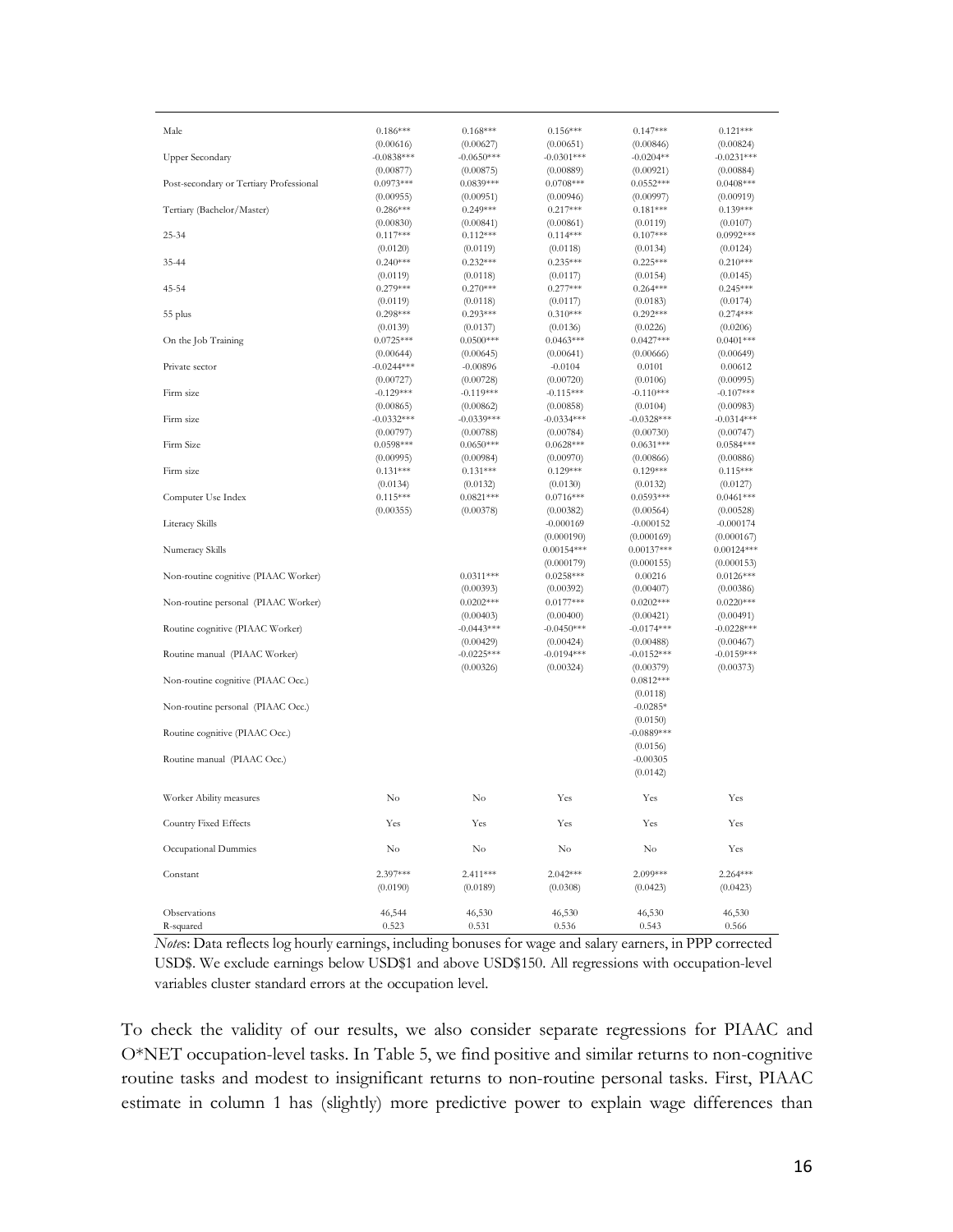O\*NET estimates in column 2. With respect to routine cognitive tasks, only PIAAC occupationlevel data remains significant in explaining the negative wage returns to routine cognitive tasks, whereas O\*NET data does not display significant results. When including tasks at the individual level (PIAAC) together with occupation-level data (using PIAAC or O\*NET) in columns 3 and 4, the magnitude of returns at the occupation-level tasks remains constant, except for non-routine personal tasks, which changes to a negative (although small) effect in the case of PIAAC data at the occupation level. The individual measure estimates complement with statistically significant estimates for both measures of occupation-level tasks. Finally, including both measures at the same time (column 5) together with individual task measures shows complementarity for nonroutine cognitive tasks of O\*NET and PIAAC at the occupation level, but a negligible effect in the rest of O\*NET task measures.

Overall, it can be said that returns to tasks are partially captured by workers´ occupations, but there is still substantial heterogeneity of tasks within occupations. Hence, to capture average returns to tasks appropriately, we need to consider not only definition of job contents at occupational level, but also at individual level.

Additionally, compared to the PIAAC occupation-level measures, the O\*NET measures at the occupation level are, if anything, less relevant and less precise, as the standard errors of O\*NET measures are substantially higher than their counterpart from PIAAC. These results are highly consistent with those found by AH (2013).

|                                                                                                | (1)         | (2)         | (3)          | (4)          | (5)          | (6)          |
|------------------------------------------------------------------------------------------------|-------------|-------------|--------------|--------------|--------------|--------------|
|                                                                                                |             |             |              |              |              |              |
| Non-routine cognitive (PIAAC Worker)                                                           |             |             | 0.00216      | $0.0166***$  | 0.00302      | 0.00279      |
|                                                                                                |             |             | (0.00407)    | (0.00517)    | (0.00404)    | (0.00400)    |
| Non-routine personal (PIAAC Worker)                                                            |             |             | $0.0202***$  | $0.0162***$  | $0.0203***$  | $0.0199***$  |
|                                                                                                |             |             | (0.00421)    | (0.00504)    | (0.00422)    | (0.00419)    |
| Routine cognitive (PIAAC Worker)                                                               |             |             | $-0.0174***$ | $-0.0366***$ | $-0.0177***$ | $-0.0159***$ |
|                                                                                                |             |             | (0.00488)    | (0.00594)    | (0.00488)    | (0.00494)    |
| Routine manual (PIAAC Worker)                                                                  |             |             | $-0.0152***$ | $-0.0176***$ | $-0.0158***$ | $-0.0114***$ |
|                                                                                                |             |             | (0.00379)    | (0.00413)    | (0.00381)    | (0.00392)    |
| Non-routine cognitive (PIAAC Occ.)                                                             | $0.0766***$ |             | $0.0812***$  |              | $0.0552***$  | $0.0845***$  |
|                                                                                                | (0.0115)    |             | (0.0118)     |              | (0.0156)     | (0.0121)     |
| Non-routine personal (PIAAC Occ.)                                                              | $-0.00867$  |             | $-0.0285*$   |              | $-0.0235$    | $-0.0247*$   |
|                                                                                                | (0.0143)    |             | (0.0150)     |              | (0.0162)     | (0.0149)     |
| Routine cognitive (PIAAC Occ.)                                                                 | $-0.104***$ |             | $-0.0889***$ |              | $-0.0741***$ | $-0.0799***$ |
|                                                                                                | (0.0154)    |             | (0.0156)     |              | (0.0168)     | (0.0160)     |
| Routine manual (PIAAC Occ.)                                                                    | $-0.0163$   |             | $-0.00305$   |              | $-0.00505$   | 0.00394      |
|                                                                                                | (0.0136)    |             | (0.0142)     |              | (0.0129)     | (0.0141)     |
| Non-routine cognitive (O*NET Occ.)                                                             |             | $0.0775***$ |              | $0.0757***$  | $0.0551***$  |              |
|                                                                                                |             | (0.00896)   |              | (0.00873)    | (0.00982)    |              |
| Non-routine personal (O*NET Occ.)                                                              |             | 0.00347     |              | $-0.00765$   | $-0.00980$   |              |
|                                                                                                |             | (0.00978)   |              | (0.00985)    | (0.00983)    |              |
| Routine cognitive (O*NET Occ.)                                                                 |             | $-0.0162$   |              | $-0.0120$    | $-0.00928$   |              |
|                                                                                                |             | (0.0107)    |              | (0.0101)     | (0.00889)    |              |
| Routine manual (O*NET Occ.)                                                                    |             | 0.0105      |              | 0.0147       | $0.0206**$   |              |
|                                                                                                |             | (0.00996)   |              | (0.00947)    | (0.00849)    |              |
| $DI^{\Delta}AC$ Non continuo cognitivo (worker)* $DI^{\Delta}AC$ Non continuo cognitivo (occ.) |             |             |              |              |              | $0.0126*$    |

## **Table 5. Log-wage returns to tasks within and between occupations comparing O\*NET and PIAAC**

PIAAC Non-routine cognitive (worker)\*PIAAC Non-routine cognitive (occ.)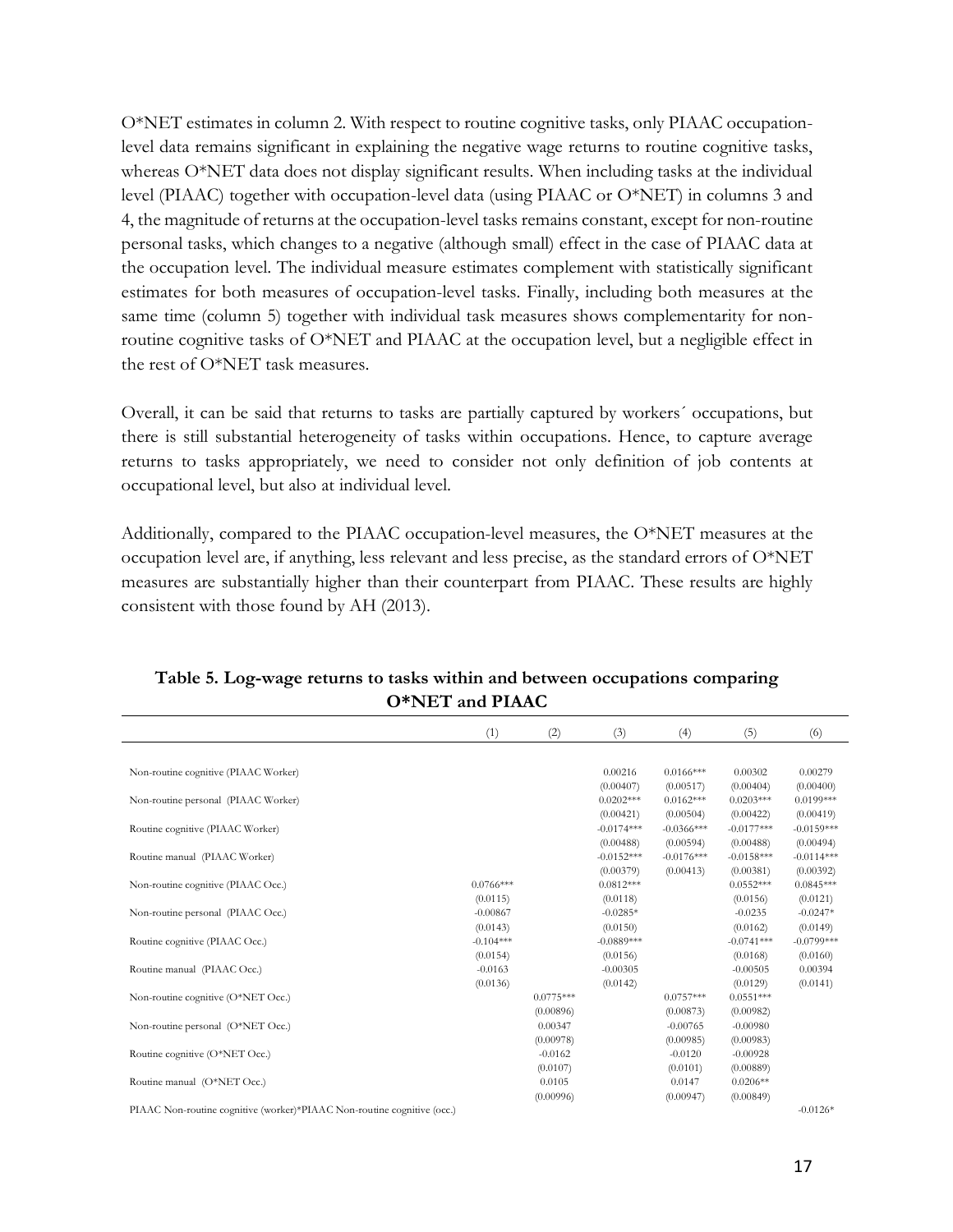| PIAAC Non-routine personal (worker)*PIAAC Non-routine personal (occ.)<br>PIAAC Routine cognitive (worker)*PIAAC Routine cognitive (occ.)<br>PIAAC Routine manual (worker)*PIAAC Routine manual (occ.) |                        |                        |                        |                        |                        | (0.00674)<br>0.00198<br>(0.00804)<br>$0.0132**$<br>(0.00605)<br>$0.0191***$<br>(0.00576) |
|-------------------------------------------------------------------------------------------------------------------------------------------------------------------------------------------------------|------------------------|------------------------|------------------------|------------------------|------------------------|------------------------------------------------------------------------------------------|
| Individual, Job and Ability measures                                                                                                                                                                  | Yes                    | Yes                    | Yes                    | Yes                    | Yes                    | Yes                                                                                      |
| Country Fixed Effects                                                                                                                                                                                 | Yes                    | Yes                    | Yes                    | Yes                    | Yes                    | Yes                                                                                      |
| Constant                                                                                                                                                                                              | $2.091***$<br>(0.0424) | $2.070***$<br>(0.0446) | $2.099***$<br>(0.0423) | $2.098***$<br>(0.0429) | $2.125***$<br>(0.0422) | $2.093***$<br>(0.0431)                                                                   |
| Observations<br>R-squared                                                                                                                                                                             | 46,544<br>0.541        | 46,544<br>0.538        | 46,530<br>0.543        | 46,530<br>0.542        | 46,530<br>0.545        | 46,530<br>0.543                                                                          |

*Note*s: Data reflects log hourly earnings, including bonuses for wage and salary earners, in PPP corrected USD\$. We exclude earnings below USD\$1 and above USD\$150. All regressions with occupation-level variables cluster standard errors at the occupation level.

#### *Accounting for sorting of workers into occupations – Roy Model*

 $\overline{a}$ 

Within the "task approach", workers decide their job contents based on their comparative advantage. Consequently, an OLS approach of Job Tasks on Wages would not drive consistent estimates of the job task rewards. Instead, we consider, as in a Roy (1951) model, that workers are utility (wage) maximizers and hence select into those jobs/occupations where they attain the highest wage given their skills. Each job requires to perform simultaneously a different combination of different tasks.

Accounting empirically for the self-selection of workers into different jobs to estimate adequately job tasks rewards is not straightforward. One possibility is to find adequate instruments to circumvent the endogeneity of tasks due to the self-selection of workers into jobs, but unfortunately we do not have such instruments. Instead, we hypothesize, as the "task approach" does, that workers self-select into those occupations with higher returns to those tasks which they perform relatively better  $-$  i.e., have comparative advantage. From the empirical point of view, this implies that occupational level task returns must show a positive covariance with individual level task returns. Hence, and following AH (2013), we consider an augmented version of a classical mincerian regression, where in addition to the individual and occupation endowment of tasks, presented above, we include an interaction term between individual and occupation task returns. Moreover, AH (2013) shows that if all interaction terms are positive, this means that workers that are highly efficient in conducting specific tasks self-select into occupations which reward those tasks, resulting in a comparative, rather than absolute advantage. Instead, the absolute advantage hypothesis is less restrictive and requires that only one of the interaction coefficients is positive $12$ .

<sup>&</sup>lt;sup>12</sup> The test presented by Autor and Handel does not provide dispositive evidence, but represents rather an exploratory approximation to the issue.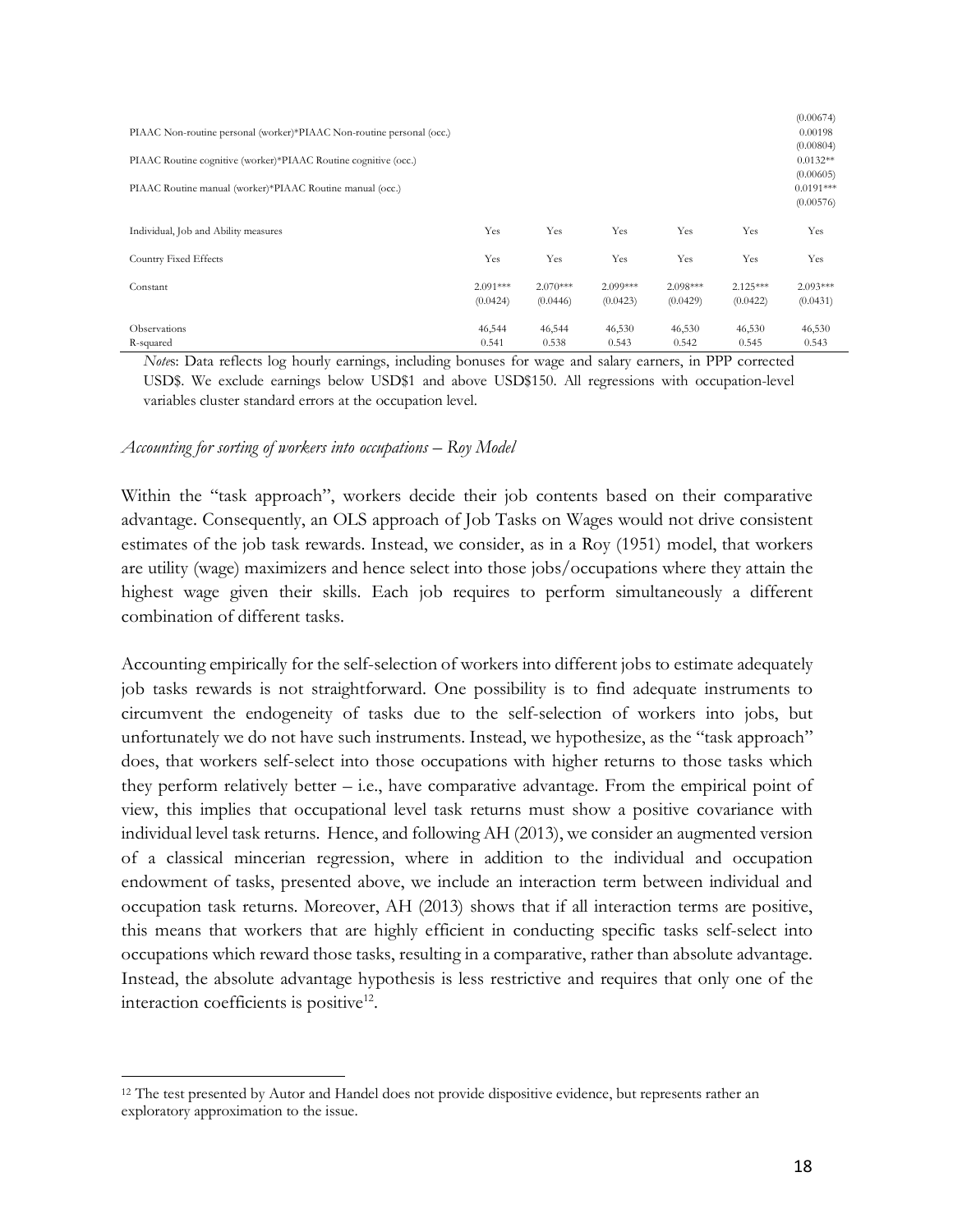Results are displayed in column 6 of Table 5 and reveal that the interaction between routine (cognitive and manual) individual and occupation based measures are significantly positive, whereas such correlation is not found (at 5% level) for the non-routine (cognitive and personal) interaction between individual and occupation measures. As AH (2013) discuss, these results are consistent with absolute advantage. Additionally, when we include such interactions, individual measures of job tasks, with the exception of non routine cognitive, still show significant predictive power to explain wage differences, even within occupations. In particular, a one standard deviation increase in non-routine personal tasks predicts a 2 log point wage premium, whereas the same magnitude of increase in routine cognitive or in routine manual tasks predicts a 2 log point wage penalty.

This can be mostly extrapolated to the same argument within countries. In **¡Error! No se encuentra el origen de la referencia.** in the **¡Error! No se encuentra el origen de la referencia.**, we look at the sign and magnitude of results by countries. The results are not exactly homogenous within countries, with variation in terms of the sign of the interaction terms and the significance. It is true, at the same time, that for all countries, at least two interaction terms are positive, and for five of them (Denmark, Spain, France, Great Britain, and Greece) three out of for task interaction terms are positive, with joint significance for France, and Great Britain.

## **V. Conclusion**

In this paper we investigate for the first time cross-country differences in the intensity of job tasks presented in the Autor, Levy and Murnane (2003) model. To do so, we use for the first time the background questionnaire items from the the Programme for International Assessment of Adult Competences (PIACC) database, implemented in more than 30 countries between 2011 and 2014. The dataset provides very precise information on job contents at the worker level, which allows for job task heterogeneity within occupations when accounting for differences on the job contents, a unique feature only available in very few national surveys in the past. Additionally, the data includes novel data of an accurate measurement of cognitive skills in literacy, numeracy and problem solving skills, so that unobserved worker characteristics can be accounted for.

This allows us to have a clear picture of job tasks at the individual level and compare it across individual and job characteristics, including key variables of the ALM model such as computer use at work. The Nordic, Anglo-Saxon and East Asian advanced countries (Great Britain, Denmark, New Zealand, Japan and Korea) form the group of countries where jobs exhibit a higher intensity of non-routine task content of jobs (both cognitive and personal dimensions). On the other end stand the group of Eastern European countries, like Lithuania, Turkey Russia or the Czech Republic, which display low levels of non-routine cognitive tasks, whereas high levels of routine cognitive tasks.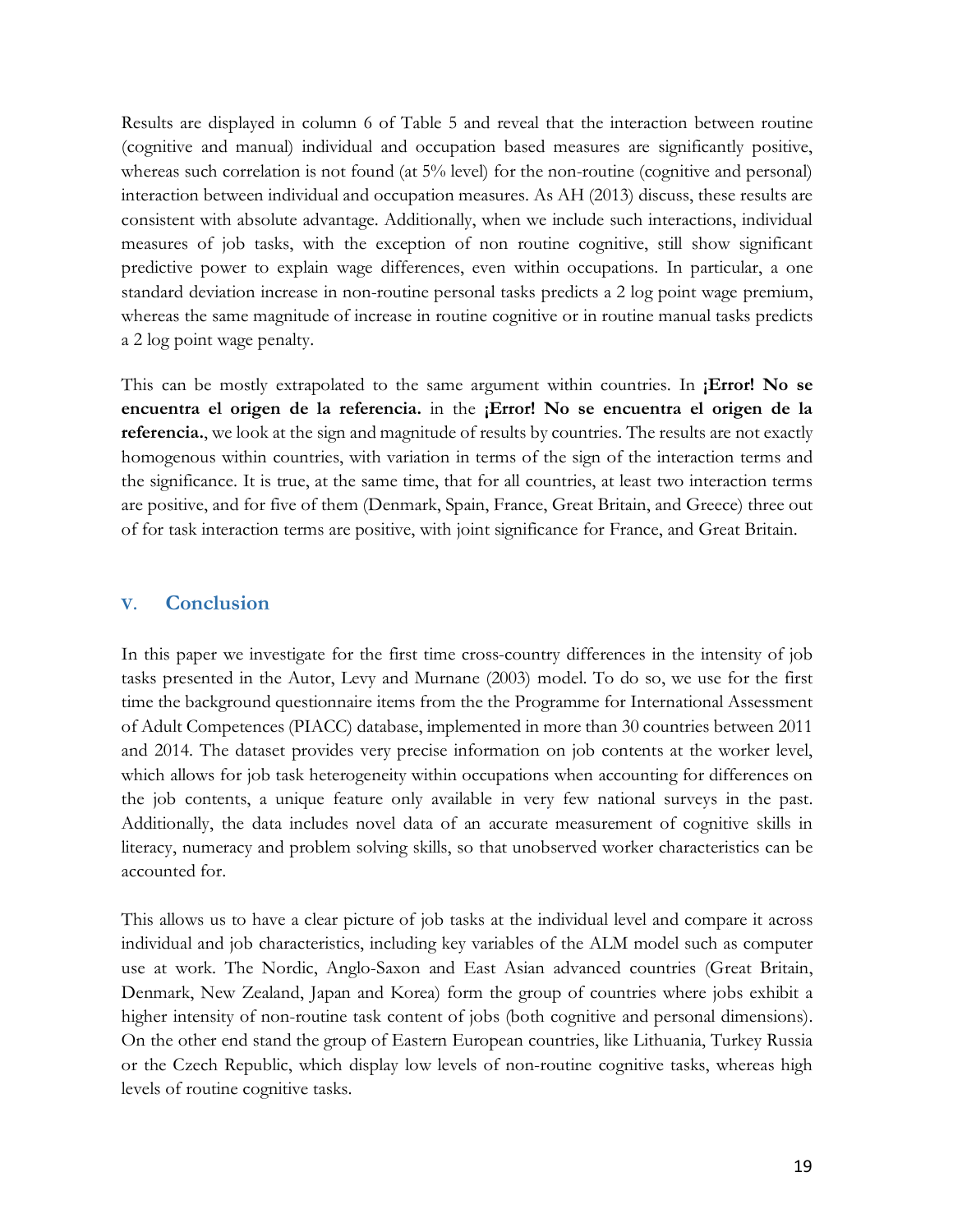Our measures derived from PIAAC data for 20 countries are consistent and display large correlation with O\*NET, the other main measure used at the occupational level in the literature. In particular, relative to O\*NET, the PIAAC measures shows larger consistency for the measures of non-routine tasks and for western European countries, like Belgium, Denmark France, Netherlands, or Great Britain, compared to Eastern European countries. This validity approach confirms that the task measurement followed is highly valuable for this current and future research, whenever new PIAAC waves are implemented again. It may allow for dynamic analyses of the consequences of technology adoption on job polarization or job de-routinization and the redistributive impact this may be having on the workforce population.

At the same time, when looking at the determinants of job tasks at work, we find that the task measures are relevant in explaining differences both between but also within occupation task measures, not matter if we control for individual and job characteristics. The importance and statistical significance of computer use at work is large and relevant overall, hence revealing a high predictive power of computer use at work to explain tasks determinants. We also find that within occupation task heterogeneity is relevant across and within countries, even after controlling for individual and job characteristics. Moreover, we find a positive and consistent relation of computer use at work and non-routine tasks, whereas a negative relation with routine tasks, consistent with the Autor, Levy and Murnane (2003) framework. Although this assessment has a static point of view, we observe that the relation between computer use at work and task content of jobs both across and within countries. Finally, similar to what Autor and Handel (2012) describe, we observe clear signs of self-selection of workers based on their comparative advantage to be rewarded in tasks which they more effectively perform.

Finally, results on how tasks affect earnings show clear signs for worker self-selection into jobs according to their ability to perform tasks at job. The returns to task measures at the occupational level are also substantial, but worker-level information is still key. This indicates that heterogeneity of job tasks within and between occupations is important, and hence measuring it at the occupational level only would be greatly misleading. These two findings (the comparison with O\*NET and the importance of within-occupation worker level data) are highly consistent to what is found by Autor and Handel (2013) for the United States. It is to be noted that our paper goes beyond a single country approach, as it allows us to extend such results to a large set of diverse countries, hence providing external validity to the Autor and Handel approach. Finally, and as a robustness check, we show that our approach is consistent with a Roy model of selfselection.

From a policy perspective, this study is important to level the playing field of a fundamental policy discussion such as the impact of technological change and automation of the job content of workers. This will be at the core of social sciences in the coming decades. Our paper provides a consistent and promising avenue of future research on the consequences of technological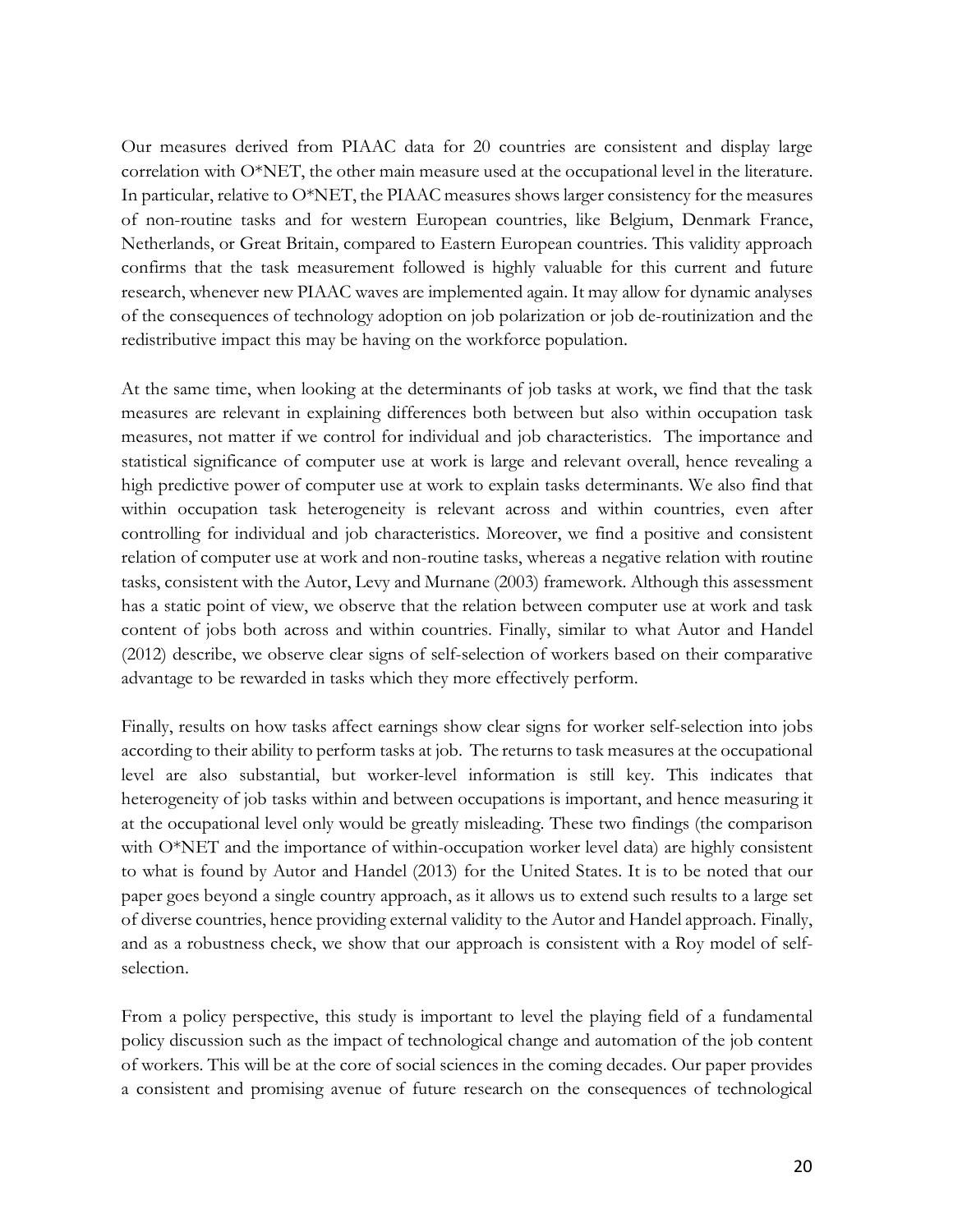change on the labor markets from an international perspective, whenever second or third waves of PIAAC (or national longitudinal studies) data are implemented worldwide. Moreover, it confirms the importance of collecting worker level information of job activities and habits (already discussed in previous studies for the US and Germany), and hence the need to move away from occupation-level studies.

# **VI. References**

Acemoglu, D., & Autor, D. (2011). Skills, tasks and technologies: Implications for employment and earnings. In Handbook of labor economics (Vol. 4, pp. 1043-1171). Elsevier.

Aedo, C., Hentschel, J., Moreno, M., & Luque, J. (2013). From occupations to embedded skills: a cross-country comparison. World Bank Group, Washington, D.C.

Autor, David H-, Frank Levy & Richard J. Murnane. 2003. "The Skill Content of Recent Technological Change: An Empirical Exploration." *The Quarterly Journal of Economics*, vol. 118(4), pages 1279-1333, November.

Autor, David H., Lawrence F. Katz, and Melissa S. Kearney. 2006. "The Polarization of the U.S. Labor Market." American Economic Review, 96(2): 189-194.

Autor, David H., and David Dorn. 2013. "The Growth of Low-Skill Service Jobs and the Polarization of the US Labor Market." *American Economic Review*, 103(5): 1553-97.

Autor, David H. and Michael J. Handel. 2013. "Putting Tasks to the Test: Human Capital, Job Tasks, and Wages". *Journal of Labor Economics*, 31(2): S59-S96.

Autor, David H. 2014. "Skills, Education, and the Rise of Earnings Inequality Among the "Other 99 Percent"." *Science*, May 2014: 344 (6186), 843-851.

Gimpelson, Vladimir, and Rostislav Kapeliushnikov. "Polarization or upgrading? Evolution of employment in transitional Russia." *Russian Journal of Economics* 2.2 (2016): 192-218.

Goos, Marteen, A. Manning and A. Salomons, 2014, "Explaining Job Polarization: Routine-Biased Technological Change and Offshoring", American Economic Review, vol. 104, no. 8, August

Handel, M. J. (2012). Trends in job skill demands in OECD countries. *OECD Social, Employment and Migration Working Papers*, No. 143, OECD Publishing